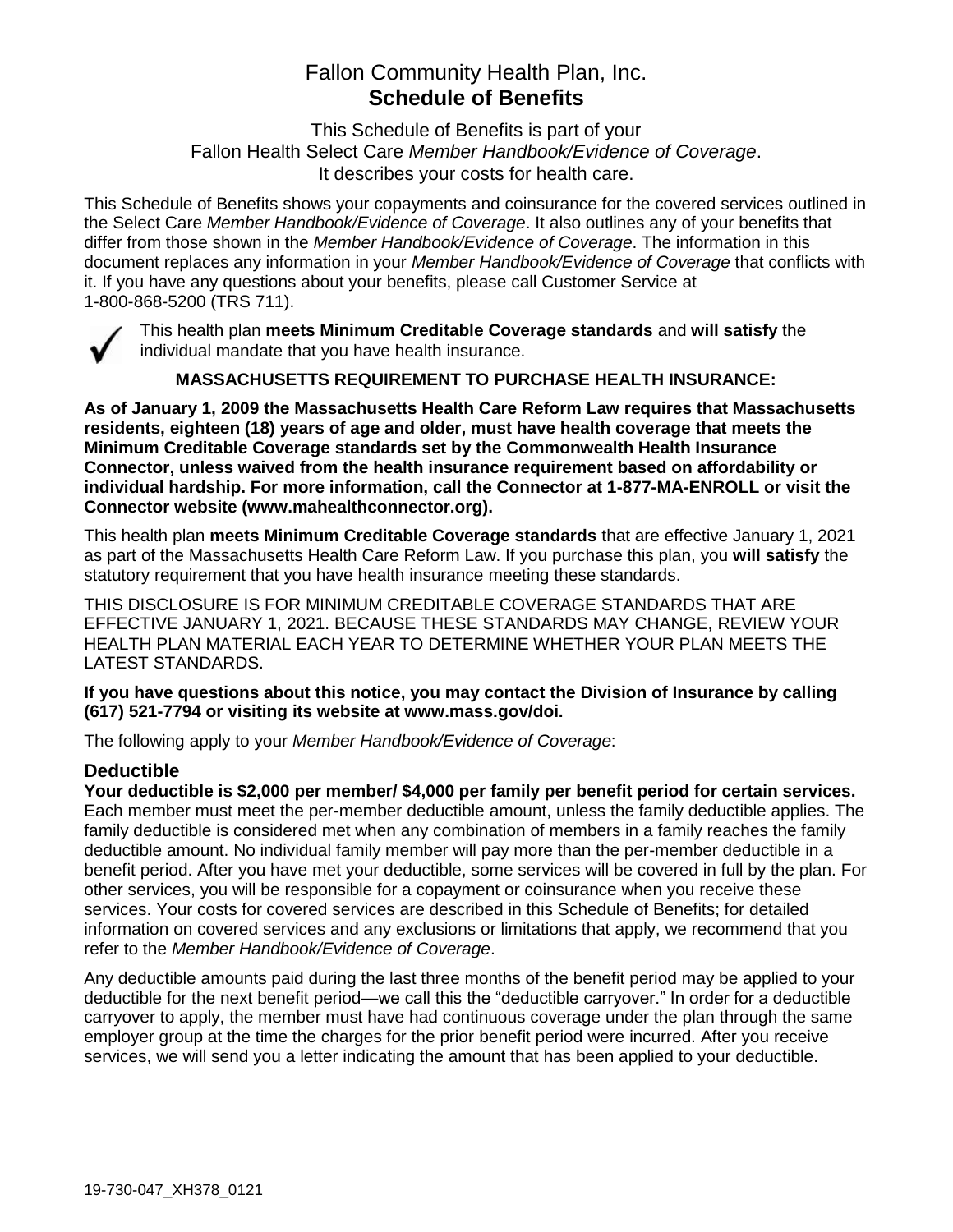## **Out-of-pocket maximum**

There is a limit to your out-of-pocket costs each benefit period. This is called your out-of-pocket maximum. The out-of-pocket maximum includes your deductible, coinsurance and copayments you pay. It does not include your plan premium. **Your out-of-pocket maximum is \$8,550 per member or \$17,100 per family**. Each member must meet the per-member out-of-pocket maximum, unless the family out-of-pocket maximum applies. The family out-of-pocket maximum is considered met when any combination of members in a family reaches the family out-of-pocket maximum. Please note that once any one member in a family accumulates **\$8,550** in out-of-pocket costs, that family member's out-ofpocket maximum is considered met, and that family member will have no additional out-of-pocket costs for the remainder of the benefit period.

## **Domestic partner coverage**

You may include a domestic partner and his/her dependents under your family coverage. A domestic partner is defined as a partner of the same or opposite sex whom you have registered with your employer for eligibility for benefits, and have included under your family coverage for health insurance.

## **It Fits! ™ benefit**

Your contract includes coverage for services provided under the It Fits! ™ program to a maximum of \$150.

## **SmartShopper program**

Your contract includes coverage for services provided under the SmartShopper program. Please go to the Fallon Health website at www.fallonhealth.org and visit the member portal for details.

#### **Covered services**

The following chart shows your costs for covered services. These costs apply to the services in the **Description of benefits** section of your *Member Handbook/Evidence of Coverage*. In summary, your responsibilities are as follows: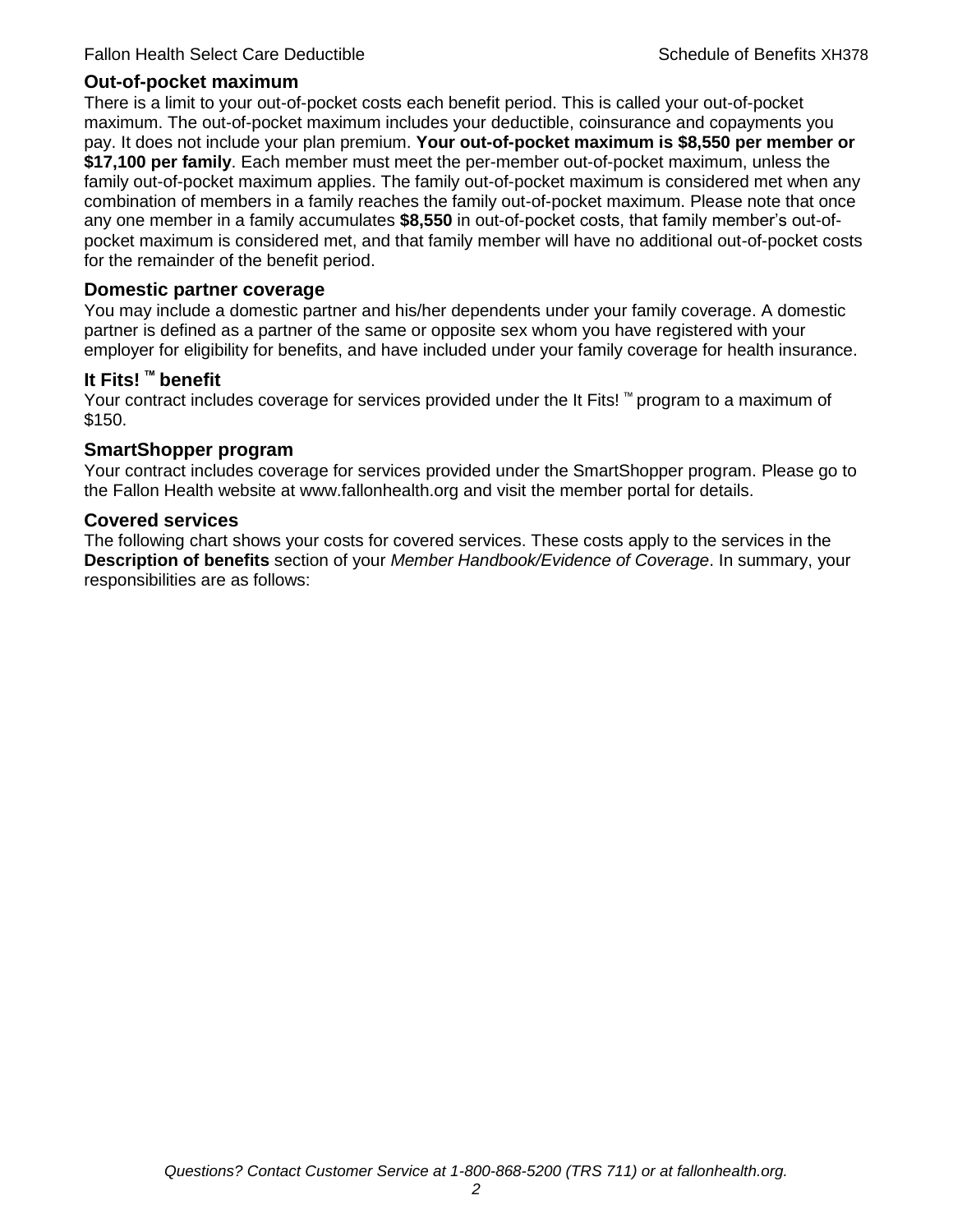|    | <b>Covered services</b>                                                                                                                                                                                                                                            | <b>Benefits</b>                                                |  |  |
|----|--------------------------------------------------------------------------------------------------------------------------------------------------------------------------------------------------------------------------------------------------------------------|----------------------------------------------------------------|--|--|
|    | <b>Ambulance services</b>                                                                                                                                                                                                                                          |                                                                |  |  |
|    | 1. Ambulance transportation for an emergency                                                                                                                                                                                                                       | Covered in full after you<br>meet your deductible              |  |  |
|    | 2. Ambulance transportation for non-emergency situations, when<br>medically necessary                                                                                                                                                                              | Covered in full after you<br>meet your deductible              |  |  |
|    | <b>Autism services</b>                                                                                                                                                                                                                                             |                                                                |  |  |
|    | Prior authorization required                                                                                                                                                                                                                                       |                                                                |  |  |
| 1. | Habilitative and rehabilitative care                                                                                                                                                                                                                               | \$25 copayment per visit                                       |  |  |
|    | 2. Applied behavior analysis when supervised by a board certified<br>behavioral analyst                                                                                                                                                                            | Covered in full                                                |  |  |
| 3. | Therapeutic care, services including speech, physical and<br>occupational therapy                                                                                                                                                                                  | \$25 copayment per visit                                       |  |  |
|    | Durable medical equipment and prosthetic/orthotic devices                                                                                                                                                                                                          |                                                                |  |  |
|    | Referral and prior authorization required for most services                                                                                                                                                                                                        |                                                                |  |  |
| 1. | The purchase or rental of durable medical equipment and<br>prosthetic/orthotic devices (including the fitting, preparing, repairing<br>and modifying of the appliance)                                                                                             | 20% coinsurance after you<br>meet your deductible              |  |  |
|    | 2. Scalp hair prosthesis (wigs) for individuals who have suffered hair                                                                                                                                                                                             | 20% coinsurance after you                                      |  |  |
|    | loss as a result of the treatment of any form of cancer or leukemia.<br>Coverage is provided for one scalp hair prosthetic (wig) per<br>member per benefit period when the prosthesis is determined to be<br>medically necessary by a plan physician and the plan. | meet your deductible                                           |  |  |
|    | 3. Breast prosthesis that is medically necessary after a covered                                                                                                                                                                                                   | 20% coinsurance after you                                      |  |  |
|    | reconstructive surgery following a mastectomy                                                                                                                                                                                                                      | meet your deductible                                           |  |  |
| 4. | Prosthetic limbs which replace, in whole or in part, an arm or leg                                                                                                                                                                                                 | 20% coinsurance after you<br>meet your deductible              |  |  |
| 5. | Insulin pump and insulin pump supplies                                                                                                                                                                                                                             | Covered in full                                                |  |  |
| 6. | <b>Breast pumps</b>                                                                                                                                                                                                                                                | Covered in full                                                |  |  |
|    | 7. Up to \$2,000 per ear for hearing aid device only, every 36 months                                                                                                                                                                                              | 20% coinsurance after you                                      |  |  |
|    | (must be 21 years of age or younger)<br>Related services and supplies for hearing aids (not subject to<br>the \$2,000 limit)                                                                                                                                       | meet your deductible                                           |  |  |
|    | 8. Medical and surgical supplies                                                                                                                                                                                                                                   | Covered in full after you<br>meet your deductible              |  |  |
|    | <b>Emergency and urgent care</b>                                                                                                                                                                                                                                   |                                                                |  |  |
|    | 1. Emergency room visits                                                                                                                                                                                                                                           | \$300 copayment per visit<br>after you meet your<br>deductible |  |  |
|    | 2. Emergency room visits when you are admitted to an observation<br>room                                                                                                                                                                                           | Covered in full after you<br>meet your deductible              |  |  |
|    | 3. Urgent care visits in a doctor's office or at an urgent care facility                                                                                                                                                                                           | \$50 copayment per visit                                       |  |  |
|    |                                                                                                                                                                                                                                                                    |                                                                |  |  |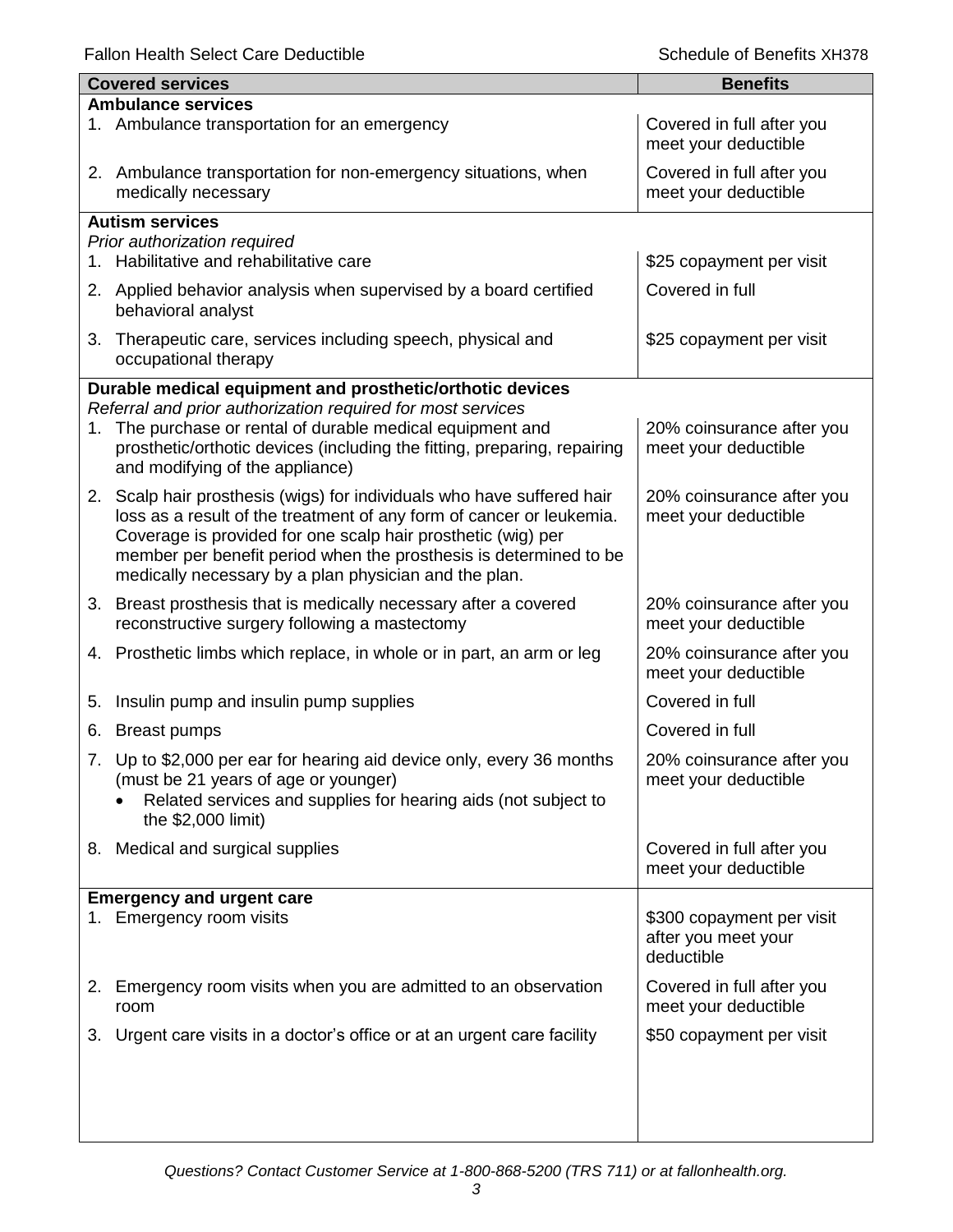| <b>Covered services</b>                                                                                                                                                                                                                                                                                                                                                               | <b>Benefits</b>                                                                                                                                                                                             |  |  |
|---------------------------------------------------------------------------------------------------------------------------------------------------------------------------------------------------------------------------------------------------------------------------------------------------------------------------------------------------------------------------------------|-------------------------------------------------------------------------------------------------------------------------------------------------------------------------------------------------------------|--|--|
| Emergency and urgent care, continued                                                                                                                                                                                                                                                                                                                                                  |                                                                                                                                                                                                             |  |  |
| Emergency prescription medication provided out of the Select Care<br>4.<br>service area as part of an approved emergency treatment                                                                                                                                                                                                                                                    | Tier 1: \$25 copayment<br>Tier 2: \$50 copayment<br>Tier 3: \$75 copayment<br>after you meet your<br>deductible<br>Tier 4: \$75 copayment<br>after you meet your<br>deductible<br>for up to a 14-day supply |  |  |
| 5. Telemedicine visits with physicians through Teladoc. Visits are<br>performed by phone, video, or mobile app.                                                                                                                                                                                                                                                                       | \$25 copayment per visit                                                                                                                                                                                    |  |  |
| <b>Enteral formulas and low protein foods</b>                                                                                                                                                                                                                                                                                                                                         |                                                                                                                                                                                                             |  |  |
| Referral and prior authorization required for enteral formulas<br>1. Enteral formulas, upon a physician's written order, for home use in<br>the treatment of malabsorption caused by Crohn's disease,<br>ulcerative colitis, gastroesophageal reflux, gastrointestinal motility,<br>chronic intestinal pseudo-obstruction, and inherited diseases of<br>amino acids and organic acids | Covered in full after you<br>meet your deductible                                                                                                                                                           |  |  |
| 2. Food products that have been modified to be low in protein for<br>individuals with inherited diseases of amino acids and organic<br>acids. You may be required to purchase these products over the<br>counter and submit claims to the plan for reimbursement.                                                                                                                     | Covered in full after you<br>meet your deductible                                                                                                                                                           |  |  |
| Home health care services                                                                                                                                                                                                                                                                                                                                                             |                                                                                                                                                                                                             |  |  |
| Prior authorization required<br>1. Part-time or intermittent skilled nursing care and physical therapy<br>provided in your home by a home health agency                                                                                                                                                                                                                               | \$5 copayment after you<br>meet your deductible                                                                                                                                                             |  |  |
| 2. Additional services and supplies that are determined to be a<br>medically necessary component of skilled nursing care and<br>physical therapy                                                                                                                                                                                                                                      | \$5 copayment after you<br>meet your deductible                                                                                                                                                             |  |  |
| 3. Home dialysis services and non-durable medical supplies                                                                                                                                                                                                                                                                                                                            | \$5 copayment after you<br>meet your deductible                                                                                                                                                             |  |  |
| <b>Hospice care services</b><br>Referral and prior authorization required                                                                                                                                                                                                                                                                                                             | Covered in full after you<br>meet your deductible                                                                                                                                                           |  |  |
| <b>Hospital inpatient services</b>                                                                                                                                                                                                                                                                                                                                                    |                                                                                                                                                                                                             |  |  |
| Referral and prior authorization required<br>Inpatient hospital services including room and board in a<br>1.<br>semiprivate room and the services and supplies that would<br>ordinarily be furnished to you while you are an inpatient                                                                                                                                                | \$1,000 copayment per<br>admission after you meet<br>your deductible                                                                                                                                        |  |  |
| Infertility/assisted reproductive technology (art) services*<br>Referral and prior authorization required (unless provided by a Reliant Medical Group specialist and<br>you have a Reliant Medical Group PCP)                                                                                                                                                                         |                                                                                                                                                                                                             |  |  |
| 1. Office visits for the consultation, evaluation and diagnosis of fertility                                                                                                                                                                                                                                                                                                          | \$25 copayment per visit with<br>a PCP and certain other<br>providers                                                                                                                                       |  |  |
|                                                                                                                                                                                                                                                                                                                                                                                       | \$50 copayment per visit with<br>a specialist                                                                                                                                                               |  |  |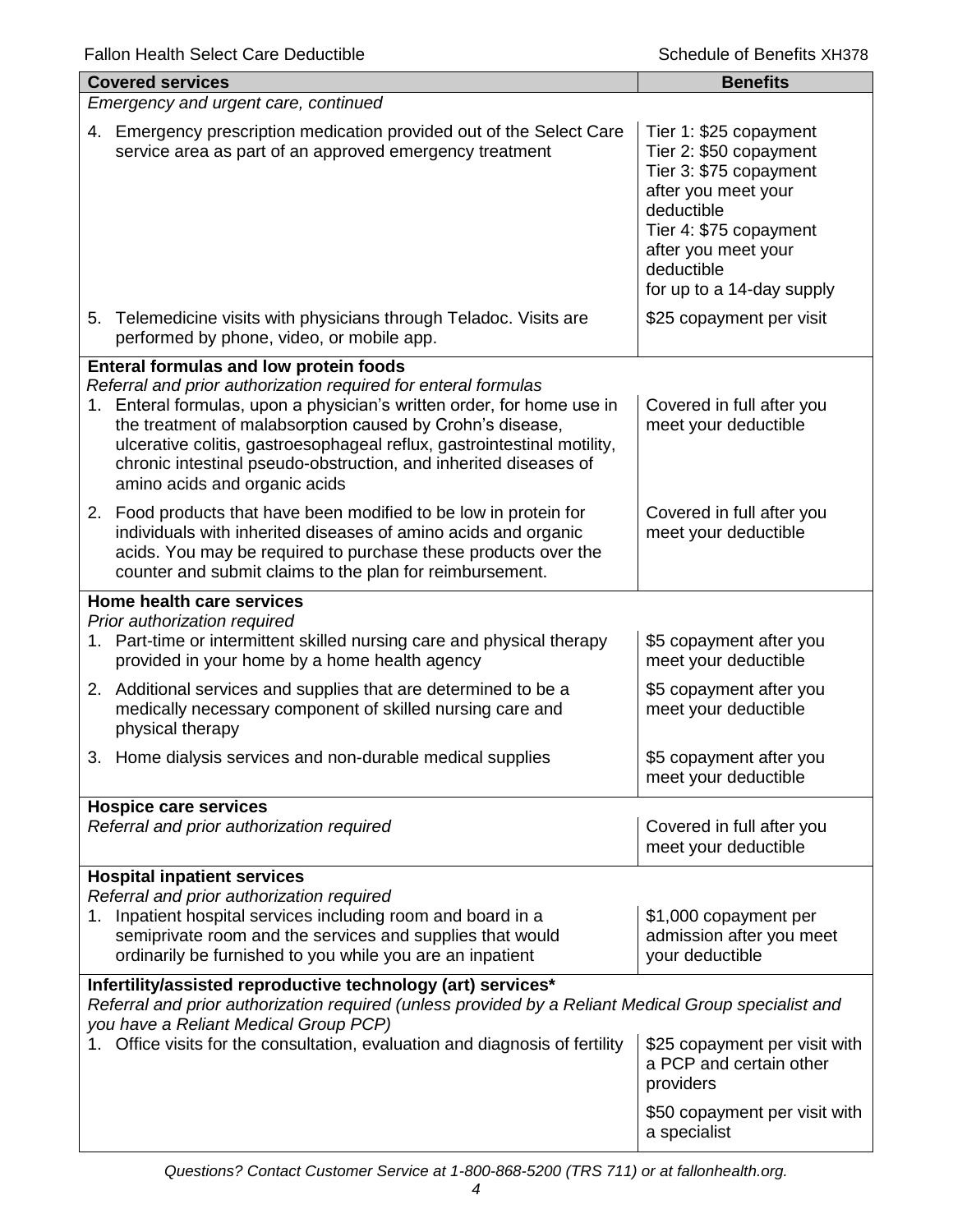|    | <b>Covered services</b>                                                                                                                                                                                                                                                                                                                                                                                                                                                                                                                                                                                                                                                                                                                                                                                                                                                                                                                                                                                                                                                                                                                     | <b>Benefits</b>                                                                          |
|----|---------------------------------------------------------------------------------------------------------------------------------------------------------------------------------------------------------------------------------------------------------------------------------------------------------------------------------------------------------------------------------------------------------------------------------------------------------------------------------------------------------------------------------------------------------------------------------------------------------------------------------------------------------------------------------------------------------------------------------------------------------------------------------------------------------------------------------------------------------------------------------------------------------------------------------------------------------------------------------------------------------------------------------------------------------------------------------------------------------------------------------------------|------------------------------------------------------------------------------------------|
|    | Infertility/assisted reproductive technology (art) services*, continued                                                                                                                                                                                                                                                                                                                                                                                                                                                                                                                                                                                                                                                                                                                                                                                                                                                                                                                                                                                                                                                                     |                                                                                          |
|    | 2. Diagnostic laboratory services                                                                                                                                                                                                                                                                                                                                                                                                                                                                                                                                                                                                                                                                                                                                                                                                                                                                                                                                                                                                                                                                                                           | \$50 copayment after you<br>meet your deductible                                         |
| 3. | Diagnostic X-ray services                                                                                                                                                                                                                                                                                                                                                                                                                                                                                                                                                                                                                                                                                                                                                                                                                                                                                                                                                                                                                                                                                                                   | \$75 copayment after you<br>meet your deductible                                         |
|    | 4. Artificial insemination, such as intrauterine insemination (IUI)                                                                                                                                                                                                                                                                                                                                                                                                                                                                                                                                                                                                                                                                                                                                                                                                                                                                                                                                                                                                                                                                         | Covered in full after you<br>meet your deductible                                        |
|    | 5. Assisted reproductive technologies* except for those services listed<br>below                                                                                                                                                                                                                                                                                                                                                                                                                                                                                                                                                                                                                                                                                                                                                                                                                                                                                                                                                                                                                                                            | Covered in full after you<br>meet your deductible                                        |
|    | 6. Assisted reproductive technologies for:<br>In vitro fertilization (IVF-ET)<br>Gamete intrafallopian transfer (GIFT)<br>Zygote intrafallopian transfer (ZIFT)                                                                                                                                                                                                                                                                                                                                                                                                                                                                                                                                                                                                                                                                                                                                                                                                                                                                                                                                                                             | \$250 copayment per<br>procedure after you meet<br>your deductible                       |
|    | 7. Sperm, egg, and/or inseminated egg procurement, assisted<br>hatching, cryopreservation, processing and banking for plan<br>members in active infertility treatment to the extent that such costs<br>are not covered by the donor's insurer                                                                                                                                                                                                                                                                                                                                                                                                                                                                                                                                                                                                                                                                                                                                                                                                                                                                                               | Covered in full after you<br>meet your deductible                                        |
|    | * See the Description of benefits section of your Member Handbook/<br>Evidence of Coverage for a list of covered infertility/ART services.                                                                                                                                                                                                                                                                                                                                                                                                                                                                                                                                                                                                                                                                                                                                                                                                                                                                                                                                                                                                  |                                                                                          |
|    | <b>Maternity services</b><br>1. Obstetrical services including prenatal, childbirth, postnatal and<br>postpartum care                                                                                                                                                                                                                                                                                                                                                                                                                                                                                                                                                                                                                                                                                                                                                                                                                                                                                                                                                                                                                       | Prenatal: \$25 copayment<br>(first visit only)<br>Postnatal: \$25 copayment<br>per visit |
| 2. | Inpatient maternity and newborn child care for a minimum of 48<br>hours of care following a vaginal delivery, or 96 hours of care<br>following a Caesarean section delivery, including charges for the<br>following services when provided during an inpatient maternity<br>admission: childbirth, nursery charges, circumcision, routine<br>examination, hearing screening and medically necessary<br>treatments of congenital defects, birth abnormalities or premature<br>birth. The covered length of stay may be reduced if the mother and<br>the attending physician agree upon an earlier discharge. If you or<br>your newborn are discharged earlier, you are covered for home<br>visits, parent education, assistance and training in breast or bottle<br>feeding and the performance of any necessary and appropriate<br>clinical tests; provided, however that the first home visit shall be<br>conducted by a registered nurse, physician or certified nurse<br>midwife; and provided further, that any subsequent home visit<br>determined to be clinically necessary shall be provided by a<br>licensed health care provider. | \$1,000 copayment per<br>admission after you meet<br>your deductible                     |
|    | (Fallon Health members are eligible for childbirth classes (refresher class<br>or siblings class))                                                                                                                                                                                                                                                                                                                                                                                                                                                                                                                                                                                                                                                                                                                                                                                                                                                                                                                                                                                                                                          | Covered in full through<br>member reimbursement                                          |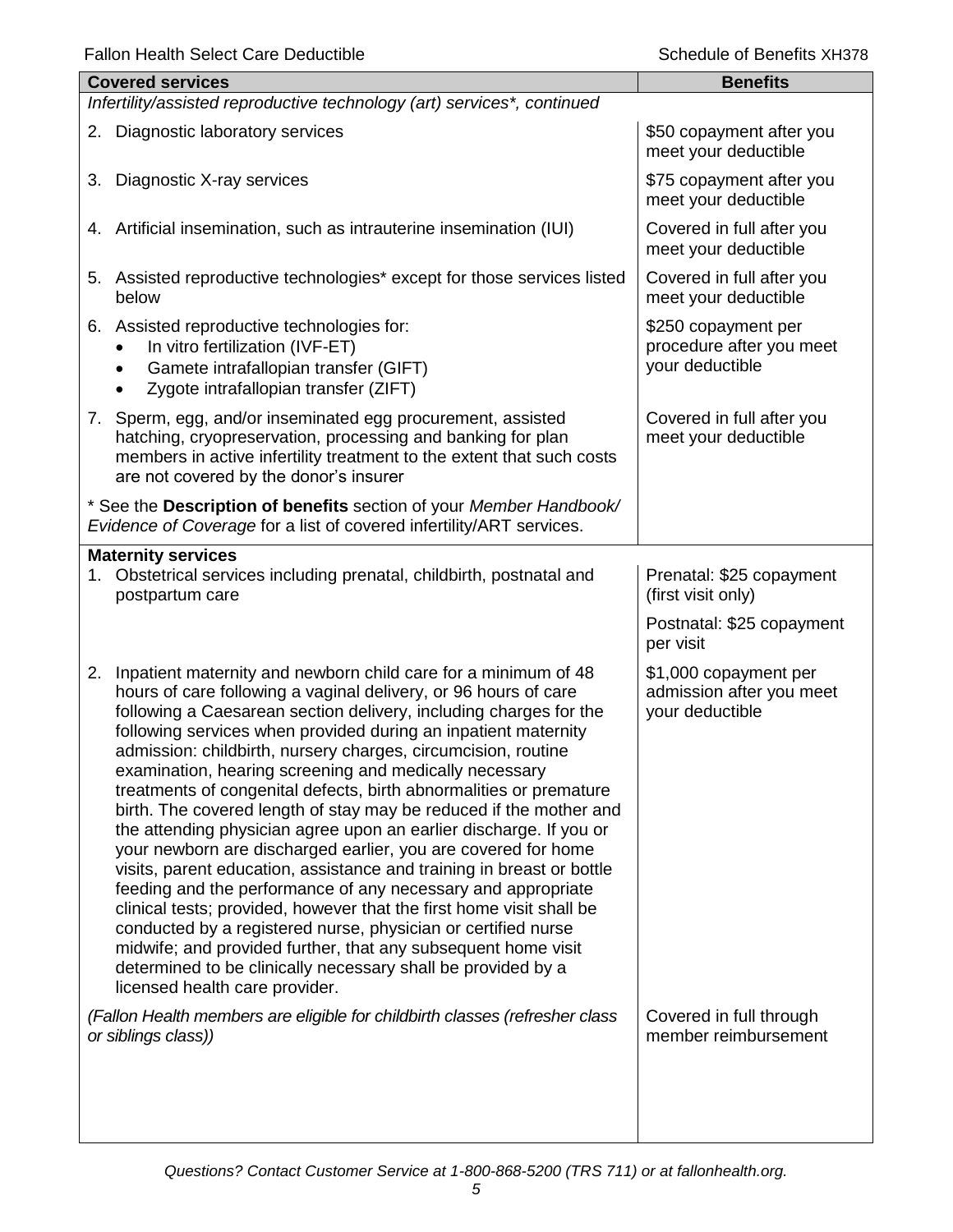|                                                    | <b>Covered services</b>                                                                                                                                                                                                                                                                                                                                 | <b>Benefits</b>          |  |
|----------------------------------------------------|---------------------------------------------------------------------------------------------------------------------------------------------------------------------------------------------------------------------------------------------------------------------------------------------------------------------------------------------------------|--------------------------|--|
|                                                    | Mental health and substance use services                                                                                                                                                                                                                                                                                                                |                          |  |
| Inpatient services<br>Prior authorization required |                                                                                                                                                                                                                                                                                                                                                         |                          |  |
| 1.                                                 | Inpatient hospital care for as many days as your condition requires,<br>including room and board and the services and supplies that would<br>ordinarily be furnished to you while you are an inpatient. These<br>include, but are not limited to, individual, family and group therapy,<br>pharmacological therapy, and diagnostic laboratory services. | Covered in full          |  |
|                                                    | Note: Prior authorization will not be required for behavioral health<br>inpatient admission immediately following an emergency room visit.                                                                                                                                                                                                              |                          |  |
|                                                    | <b>Intermediate services</b>                                                                                                                                                                                                                                                                                                                            |                          |  |
|                                                    | Prior authorization required<br>Intermediate services include but are not limited to:<br>1. Acute and other residential treatment-Mental health services<br>provided in a 24-hour setting therapeutic environments                                                                                                                                      | Covered in full          |  |
|                                                    | 2. Clinically managed detoxification services-24 hour, 7 days a week,<br>clinically managed de-tox services in a licensed non-hospital setting<br>that include 24 hour per day supervision                                                                                                                                                              | Covered in full          |  |
|                                                    | 3. Partial Hospitalization: Short-term day/evening mental health<br>programming available 5 to 7 days per week                                                                                                                                                                                                                                          | \$25 copayment per visit |  |
|                                                    | 4. Intensive outpatient programs: Multimodal, inter-disciplinary,<br>structured behavioral health treatment provided 2-3 hours per day,<br>multiple days per week                                                                                                                                                                                       | \$25 copayment per visit |  |
|                                                    | 5. Day treatment: Program encompasses some portion of the day or<br>week rather than a weekly visit                                                                                                                                                                                                                                                     | \$25 copayment per visit |  |
|                                                    | 6. Crisis Stabilization: Short-term psychiatric treatment in a structured,<br>community based therapeutic environments                                                                                                                                                                                                                                  | \$25 copayment per visit |  |
|                                                    | 7. In-home therapy services                                                                                                                                                                                                                                                                                                                             | \$25 copayment per visit |  |
|                                                    | Intermediate services for children and adolescents under the age of 19<br>1. Community-based acute treatment                                                                                                                                                                                                                                            | Covered in full          |  |
| 2.                                                 | Intensive community-based treatment                                                                                                                                                                                                                                                                                                                     | Covered in full          |  |
| 3.                                                 | Intensive Care Coordination                                                                                                                                                                                                                                                                                                                             | Covered in full          |  |
| 4.                                                 | Family Stabilization Team (also referred to as In-Home Therapy)                                                                                                                                                                                                                                                                                         | Covered in full          |  |
| 5.                                                 | <b>In-home Behavioral Services</b>                                                                                                                                                                                                                                                                                                                      | Covered in full          |  |
| 6.                                                 | Mobile Crisis Intervention (service available up to seven days).<br>Prior authorization not required.                                                                                                                                                                                                                                                   | Covered in full          |  |
|                                                    | 7. Family support and training                                                                                                                                                                                                                                                                                                                          | Covered in full          |  |
| 8.                                                 | Therapeutic mentoring services                                                                                                                                                                                                                                                                                                                          | Covered in full          |  |
| 1.                                                 | <b>Outpatient services</b><br>Outpatient office visits, including individual, group or family therapy.                                                                                                                                                                                                                                                  | \$25 copayment per visit |  |
| 2.                                                 | Psychopharmacological services, such as visits with a physician to<br>review, monitor and adjust the levels of prescription medication to<br>treat a mental condition. Prior authorization required.                                                                                                                                                    | \$25 copayment per visit |  |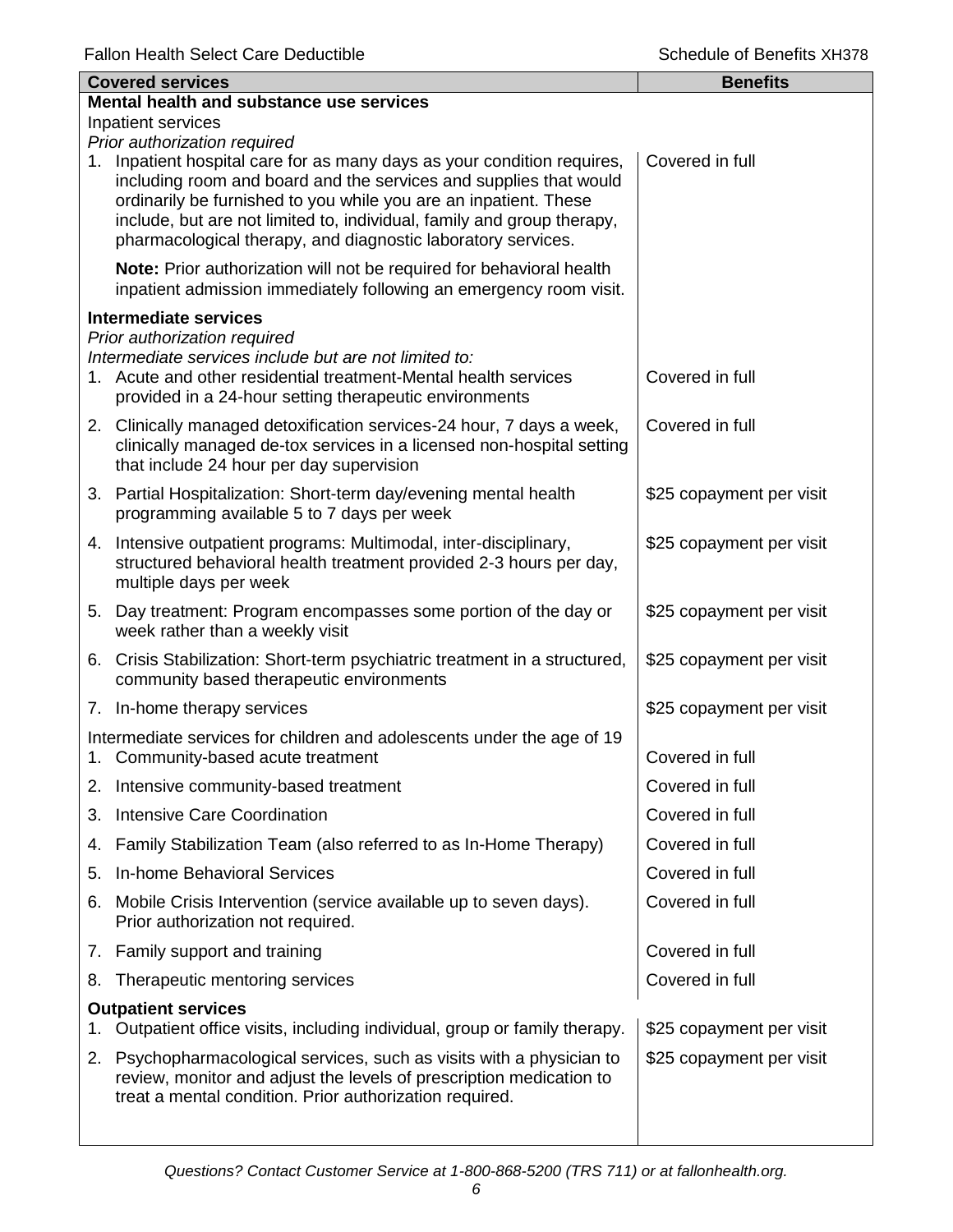|                                                                                                                                                                                                                                                                                                                                                                                            | <b>Covered services</b>                                                                                                                                                                                                                                        | <b>Benefits</b>                                                                                           |  |  |
|--------------------------------------------------------------------------------------------------------------------------------------------------------------------------------------------------------------------------------------------------------------------------------------------------------------------------------------------------------------------------------------------|----------------------------------------------------------------------------------------------------------------------------------------------------------------------------------------------------------------------------------------------------------------|-----------------------------------------------------------------------------------------------------------|--|--|
|                                                                                                                                                                                                                                                                                                                                                                                            | Mental health and substance use services, continued                                                                                                                                                                                                            |                                                                                                           |  |  |
|                                                                                                                                                                                                                                                                                                                                                                                            | 3. Neuropsychological assessment services when medically<br>necessary. Prior authorization required.                                                                                                                                                           | \$25 copayment per visit                                                                                  |  |  |
| Note: Effective for plan years beginning on or after October 1, 2015,<br>Massachusetts state law (Chapter 258 of the Acts of 2014) restricts the<br>circumstances in which insurers may require prior authorization for<br>substance use services. We will not require prior authorization for<br>substance use services in any circumstances where this is not allowed<br>by Chapter 258. |                                                                                                                                                                                                                                                                |                                                                                                           |  |  |
|                                                                                                                                                                                                                                                                                                                                                                                            | Office visits and outpatient services                                                                                                                                                                                                                          |                                                                                                           |  |  |
|                                                                                                                                                                                                                                                                                                                                                                                            | 1. Office visits, to diagnose or treat an illness or an injury<br>Telehealth visits done via a secure, real time Telemedicine<br>$\bullet$                                                                                                                     | \$25 copayment per visit with<br>a PCP and certain other<br>providers                                     |  |  |
|                                                                                                                                                                                                                                                                                                                                                                                            | platform which is inclusive of both an audio and visual<br>component.                                                                                                                                                                                          | \$50 copayment per visit with<br>a specialist                                                             |  |  |
|                                                                                                                                                                                                                                                                                                                                                                                            | 2. A second opinion, upon your request, with another plan provider                                                                                                                                                                                             | \$25 copayment per visit with<br>a PCP and certain other<br>providers                                     |  |  |
|                                                                                                                                                                                                                                                                                                                                                                                            |                                                                                                                                                                                                                                                                | \$50 copayment per visit with<br>a specialist                                                             |  |  |
|                                                                                                                                                                                                                                                                                                                                                                                            | 3. Certain drugs covered under medical benefits, and that are<br>ordered, supplied and administered by a plan provider                                                                                                                                         | Covered in full after you<br>meet your deductible                                                         |  |  |
|                                                                                                                                                                                                                                                                                                                                                                                            | 4. Allergy injections                                                                                                                                                                                                                                          | Covered in full                                                                                           |  |  |
|                                                                                                                                                                                                                                                                                                                                                                                            | 5. Radiation therapy and Chemotherapy                                                                                                                                                                                                                          | Covered in full after you<br>meet your deductible                                                         |  |  |
|                                                                                                                                                                                                                                                                                                                                                                                            | 6. Respiratory therapy                                                                                                                                                                                                                                         | Covered in full after you<br>meet your deductible                                                         |  |  |
|                                                                                                                                                                                                                                                                                                                                                                                            | 7. Hormone replacement services in the doctor's office for<br>perimenopausal or postmenopausal women                                                                                                                                                           | \$25 copayment per visit                                                                                  |  |  |
|                                                                                                                                                                                                                                                                                                                                                                                            | 8. Diagnostic lab services ordered by a plan provider, in relation to a<br>covered office visit                                                                                                                                                                | \$50 copayment after you<br>meet your deductible                                                          |  |  |
|                                                                                                                                                                                                                                                                                                                                                                                            | 9. Diagnostic X-ray services ordered by a plan provider, in relation to<br>a covered office visit                                                                                                                                                              | \$75 copayment after you<br>meet your deductible                                                          |  |  |
|                                                                                                                                                                                                                                                                                                                                                                                            | 10. Other diagnostic services including but not limited to, EKG,<br>endoscopy, colonoscopy and ultrasound                                                                                                                                                      | Covered in full after you<br>meet your deductible                                                         |  |  |
|                                                                                                                                                                                                                                                                                                                                                                                            | 11. High-tech imaging services, including but not limited to, MRI/MRA,<br>CT/CTA, PET scans and nuclear cardiology imaging. Limited to one<br>copayment per day when performed at the same facility for the<br>same diagnosis. (Prior authorization required.) | \$400 copayment per MRI,<br>CT, PET scan or nuclear<br>cardiology image after you<br>meet your deductible |  |  |
|                                                                                                                                                                                                                                                                                                                                                                                            | 12. Chiropractic services for acute musculoskeletal conditions. The<br>condition must be new or an acute exacerbation of a previous<br>condition. Chiropractic services will be covered as medically<br>necessary.                                             | \$25 copayment per visit                                                                                  |  |  |
|                                                                                                                                                                                                                                                                                                                                                                                            | Outpatient lab tests and x-rays<br>$\bullet$                                                                                                                                                                                                                   | See Diagnostic lab, x-ray<br>and high-tech imaging<br>services                                            |  |  |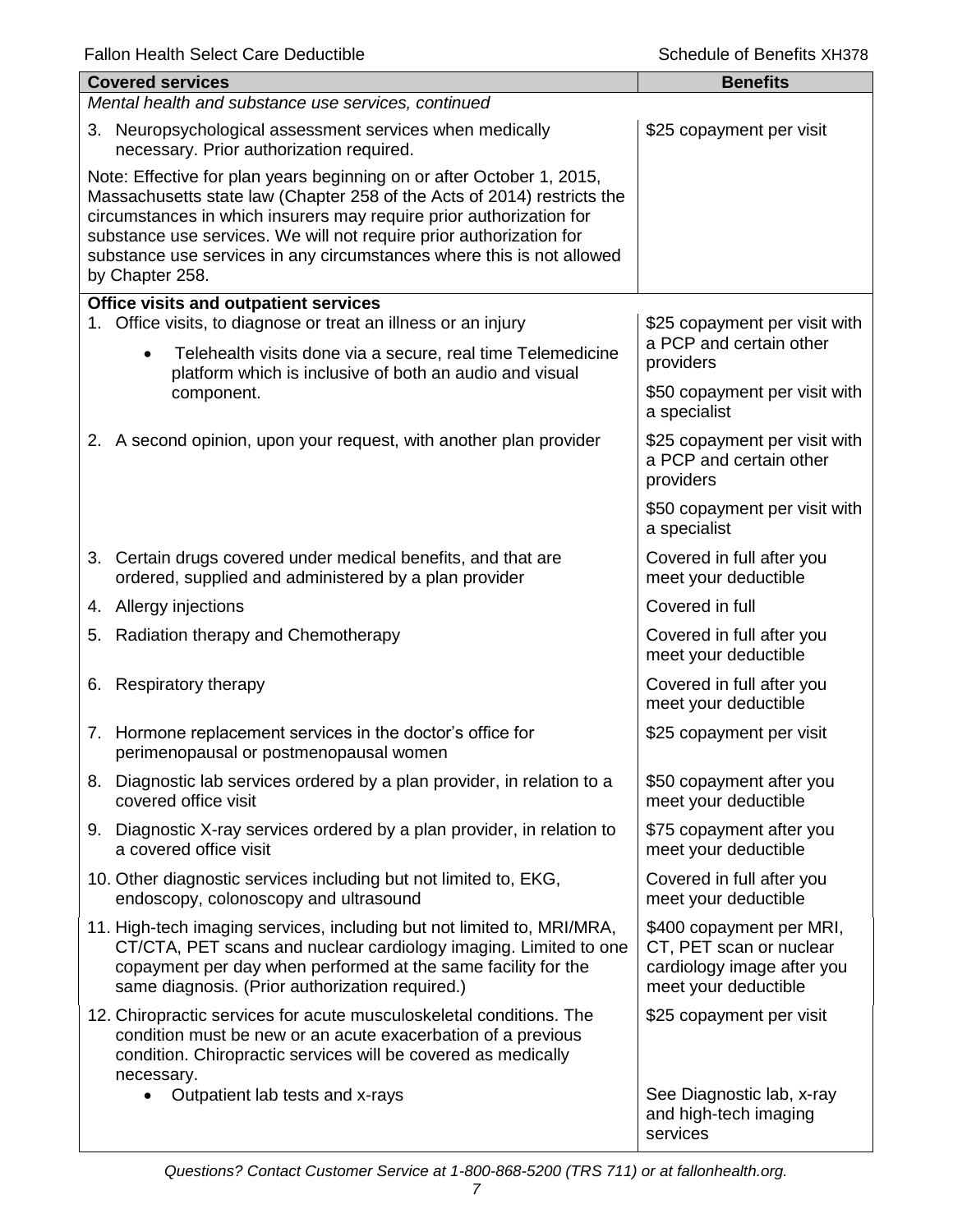| <b>Fallon Health Select Care Deductible</b>                                                                                                                                                                                                                                        | Schedule of Benefits XH378                                                                                                                                |  |
|------------------------------------------------------------------------------------------------------------------------------------------------------------------------------------------------------------------------------------------------------------------------------------|-----------------------------------------------------------------------------------------------------------------------------------------------------------|--|
| <b>Covered services</b>                                                                                                                                                                                                                                                            | <b>Benefits</b>                                                                                                                                           |  |
| Office visits and outpatient services, continued                                                                                                                                                                                                                                   |                                                                                                                                                           |  |
| 13. Outpatient renal dialysis at a plan-designated center or continuous<br>ambulatory peritoneal dialysis                                                                                                                                                                          | Covered in full after you<br>meet your deductible                                                                                                         |  |
| 14. Diabetes outpatient self-management training and education,<br>including medical nutrition therapy, provided by a certified diabetes<br>health care provider                                                                                                                   | \$25 copayment per visit                                                                                                                                  |  |
| 15. Laboratory tests necessary for the diagnosis or treatment of<br>diabetes, including glycosylated hemoglobin, or HbAlc, tests, and<br>urinary/protein/microalbumin and lipid profiles                                                                                           | \$50 copayment after you<br>meet your deductible                                                                                                          |  |
| 16. Medical social services provided to assist you in adjustment to your<br>or your family member's illness. This includes assessment,<br>counseling, consultation and assistance in accessing community<br>resources.                                                             | \$25 copayment per visit                                                                                                                                  |  |
| 17. Outpatient surgery, anesthesia and the medically necessary<br>preoperative and postoperative care related to the surgery                                                                                                                                                       | \$500 copayment per surgery<br>after you meet your<br>deductible when provided in<br>a hospital outpatient, day<br>surgery or ambulatory care<br>facility |  |
| 18. Visit to a contracted limited service clinic. Services are provided for<br>a variety of common illnesses, including, but not limited to:<br>strep throat<br>ear, eyes, sinus, bladder and bronchial infections<br>minor skin conditions (e.g. sunburn, cold sores)             | \$25 copayment per visit                                                                                                                                  |  |
| 19. Podiatry care<br>Outpatient lab tests and x-rays                                                                                                                                                                                                                               | See Diagnostic lab, x-ray<br>and imaging services                                                                                                         |  |
| Outpatient surgical services                                                                                                                                                                                                                                                       | See Outpatient surgery                                                                                                                                    |  |
| Outpatient medical care                                                                                                                                                                                                                                                            | See Office visits                                                                                                                                         |  |
| Oral surgery and related services<br>Referral and prior authorization required (except for extraction of impacted teeth or lingual frenectomy)<br>1. Removal or exposure of impacted teeth, including both hard and<br>soft tissue impactions, or an evaluation for this procedure | \$50 copayment per visit                                                                                                                                  |  |
| 2. Surgical treatments of cysts, affecting the teeth or gums, that must<br>be rendered by a plan oral surgeon                                                                                                                                                                      | \$50 copayment per visit                                                                                                                                  |  |
| Treatment of fractures of the jaw bone (mandible) or any facial<br>3.<br>bone                                                                                                                                                                                                      | \$50 copayment per visit                                                                                                                                  |  |
| 4. Evaluation and surgery for the treatment of temporomandibular joint<br>disorder when a medical condition is diagnosed, or for surgery<br>related to the jaw or any structure connected to the jaw                                                                               | \$50 copayment per visit                                                                                                                                  |  |
| 5. Extraction of teeth in preparation for radiation treatment of the head<br>or neck                                                                                                                                                                                               | \$50 copayment per visit                                                                                                                                  |  |
| Surgical treatment related to cancer<br>6.                                                                                                                                                                                                                                         | \$50 copayment per visit                                                                                                                                  |  |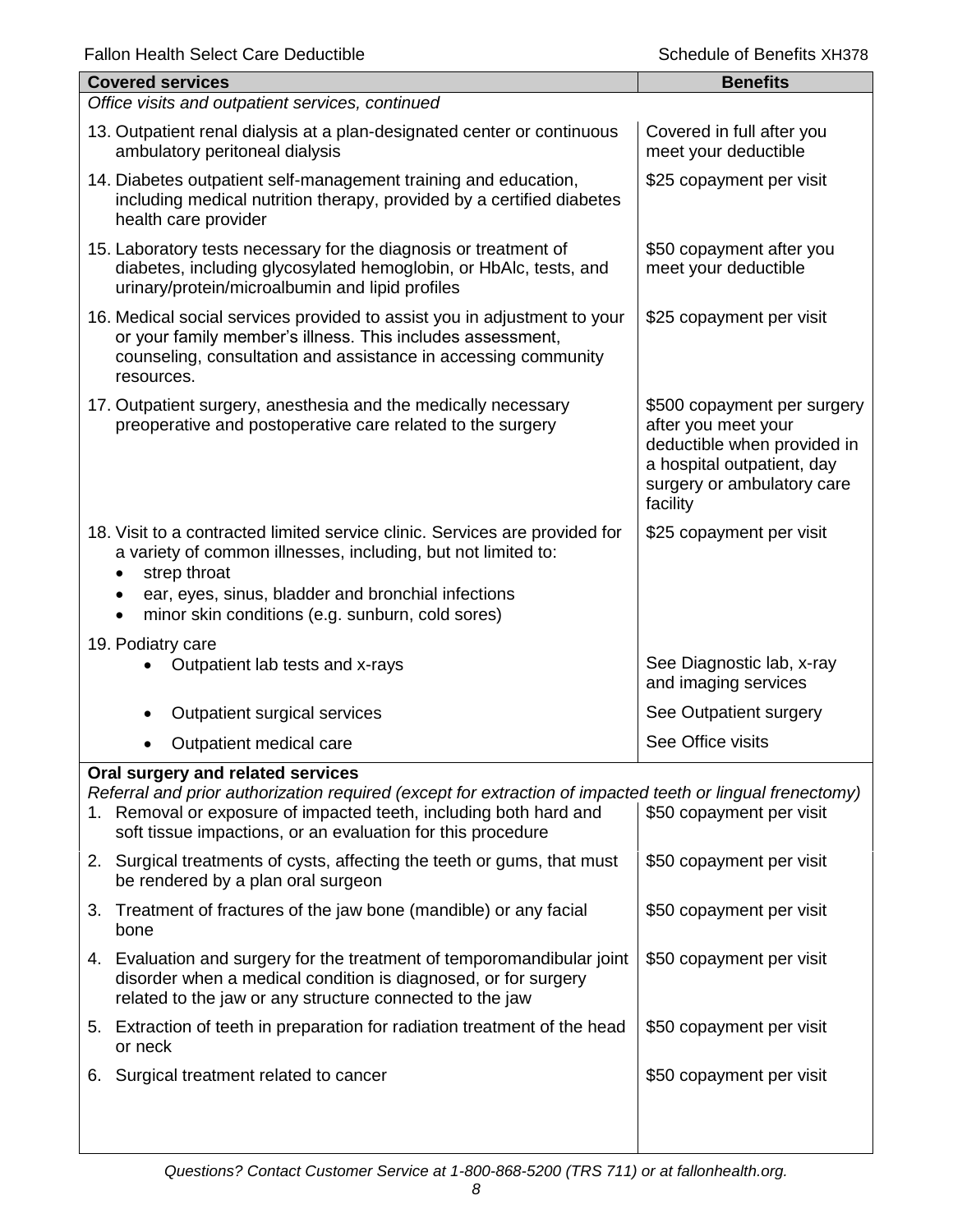| <b>Covered services</b>                                                                                                                                                                                                                        | <b>Benefits</b>                                                                     |  |  |
|------------------------------------------------------------------------------------------------------------------------------------------------------------------------------------------------------------------------------------------------|-------------------------------------------------------------------------------------|--|--|
| Oral surgery and related services, continued                                                                                                                                                                                                   |                                                                                     |  |  |
| 7. Emergency medical care, such as, to relieve pain and stop bleeding<br>as a result of accidental injury to sound natural teeth or tissues,<br>when provided as soon as medically possible after the injury. This                             | \$25 copayment per visit to a<br>physician's or dentist's office                    |  |  |
| does not include restorative or other dental services. No referral or<br>authorization is required. Go to the closest provider.                                                                                                                | \$300 copayment per visit to<br>an emergency room after<br>you meet your deductible |  |  |
| Note: These benefits are for oral surgery services in an office setting. Oral surgery services in a<br>hospital outpatient, day surgery or ambulatory care facility, or as an inpatient are covered in full after<br>you meet your deductible. |                                                                                     |  |  |
| See Office visits and outpatient services for diagnostic lab and X-ray services.                                                                                                                                                               |                                                                                     |  |  |
| <b>Organ transplants</b>                                                                                                                                                                                                                       |                                                                                     |  |  |
| Referral and prior authorization required<br>1. Office visits related to the transplant                                                                                                                                                        | \$25 copayment per visit with<br>a PCP and certain other<br>providers               |  |  |
|                                                                                                                                                                                                                                                | \$50 copayment per visit with<br>a specialist                                       |  |  |
| 2. Inpatient hospital services, including room and board in a<br>semiprivate room and the services and supplies that would<br>ordinarily be furnished to you while you are an inpatient                                                        | \$1,000 copayment per<br>admission after you meet<br>your deductible                |  |  |
| 3. Human leukocyte antigen (HLA) or histocompatability locus antigen<br>testing for A, B or DR antigens, or any combination thereof,<br>necessary to establish bone marrow transplant donor suitability of a<br>member                         | \$50 copayment after you<br>meet your deductible                                    |  |  |
| Pediatric dental services*<br>(for members under the age of 19)                                                                                                                                                                                | See Addendum: Pediatric<br><b>Dental Services</b>                                   |  |  |
| Pediatric vision services*<br>(for members under the age of 19)                                                                                                                                                                                | See Addendum: Pediatric<br><b>Vision Services</b>                                   |  |  |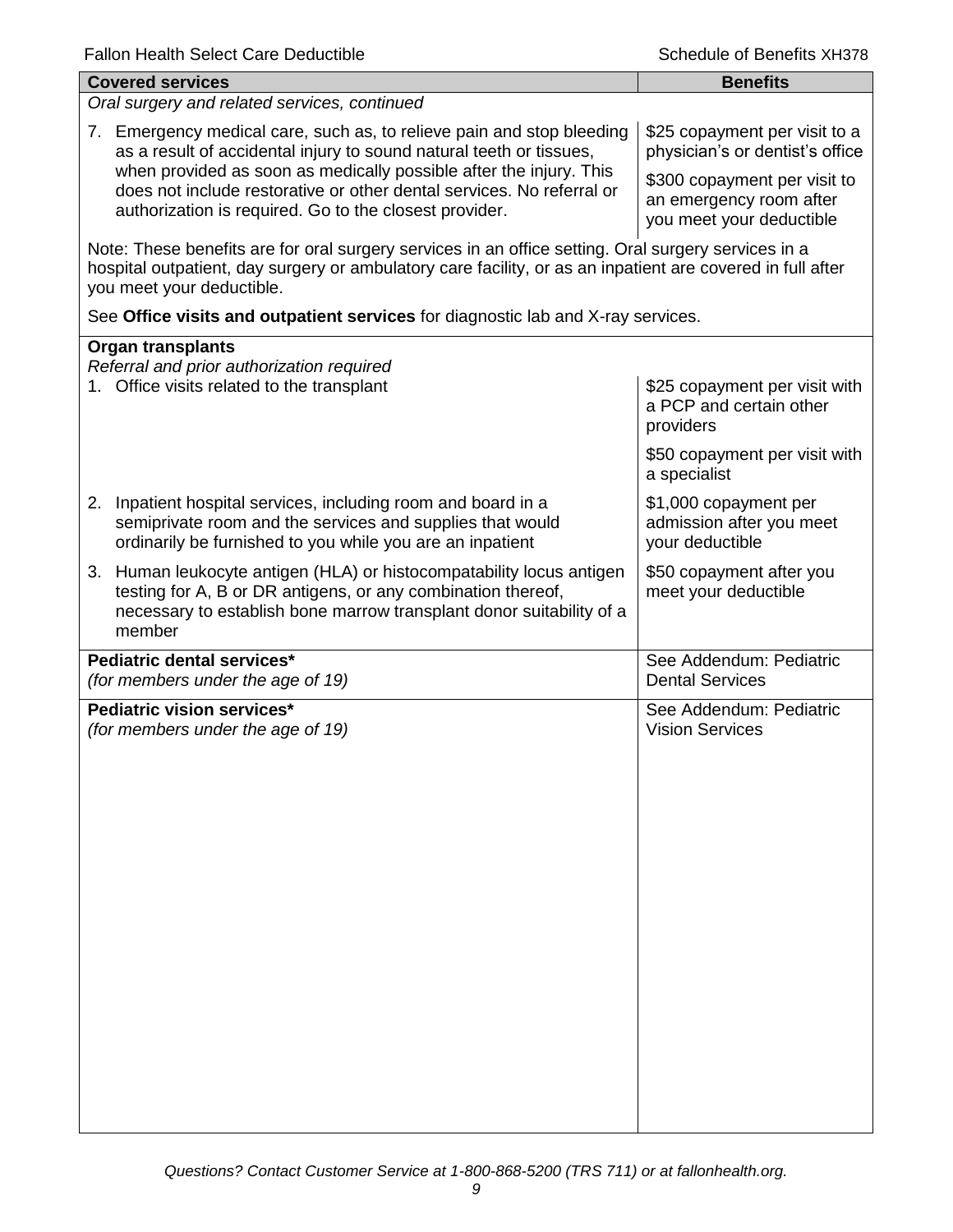| <b>Covered services</b>                                                                                                                                                                                                                 | <b>Benefits</b>                                   |
|-----------------------------------------------------------------------------------------------------------------------------------------------------------------------------------------------------------------------------------------|---------------------------------------------------|
| <b>Prescription drugs</b>                                                                                                                                                                                                               |                                                   |
| Covered prescription items:                                                                                                                                                                                                             | Network pharmacy:                                 |
| • Prescription medication                                                                                                                                                                                                               | Tier 1: \$25 copayment<br>Tier 2: \$50 copayment  |
| Prescription contraceptive drugs and devices*                                                                                                                                                                                           | Tier 3: \$75 copayment                            |
| Hormone replacement therapy for peri- and post-menopausal<br>women                                                                                                                                                                      | after you meet your                               |
| Injectable agents (self-administered**)                                                                                                                                                                                                 | deductible                                        |
| Insulin<br>$\bullet$                                                                                                                                                                                                                    | Tier 3: \$75 copayment                            |
| Syringes (including insulin syringes) or needles when medically<br>necessary                                                                                                                                                            | after you meet your<br>deductible                 |
| Supplies for the treatment of diabetes, as required by state law,<br>including:                                                                                                                                                         | for up to a 30-day supply<br>Mail-order pharmacy: |
| blood glucose monitoring strips                                                                                                                                                                                                         | Tier 1: \$50 copayment                            |
| urine glucose strips<br>$\overline{\phantom{0}}$                                                                                                                                                                                        | Tier 2: \$100 copayment                           |
| lancets<br>$\overline{\phantom{0}}$                                                                                                                                                                                                     | Tier 3: \$225 copayment                           |
| ketone strips<br>$\overline{\phantom{0}}$                                                                                                                                                                                               | after you meet your                               |
| Special medical formulas to treat certain metabolic disorders as<br>required by state law (prior authorization required).                                                                                                               | deductible<br>Tier 3: \$225 copayment             |
| *Generic prescription contraceptive drugs and devices are covered in                                                                                                                                                                    | after you meet your<br>deductible                 |
| full. Brand name prescription contraceptive drugs and devices with no<br>generic equivalent are covered in full (prior authorization required).                                                                                         | for up to a 90-day supply                         |
| ** Injectables administered in the doctor's office or under other<br>professional supervision are covered as a medical benefit.                                                                                                         |                                                   |
| Orally administered anticancer medications used to kill or slow the<br>growth of cancerous cells                                                                                                                                        | Covered in full                                   |
| Certain medications cannot be limited to a 30-day supply due to<br>manufacturer packaging, for example, a prefilled syringe. In these<br>cases, you will be charged the applicable copay/coinsurance based on<br>the actual day supply. |                                                   |
| Note: Medical and surgical supplies obtained through a pharmacy may<br>have a drug prescription benefit cost-sharing applied.                                                                                                           |                                                   |
|                                                                                                                                                                                                                                         |                                                   |
|                                                                                                                                                                                                                                         |                                                   |
|                                                                                                                                                                                                                                         |                                                   |
|                                                                                                                                                                                                                                         |                                                   |
|                                                                                                                                                                                                                                         |                                                   |
|                                                                                                                                                                                                                                         |                                                   |
|                                                                                                                                                                                                                                         |                                                   |
|                                                                                                                                                                                                                                         |                                                   |
|                                                                                                                                                                                                                                         |                                                   |
|                                                                                                                                                                                                                                         |                                                   |
|                                                                                                                                                                                                                                         |                                                   |
|                                                                                                                                                                                                                                         |                                                   |
|                                                                                                                                                                                                                                         |                                                   |
|                                                                                                                                                                                                                                         |                                                   |
|                                                                                                                                                                                                                                         |                                                   |
|                                                                                                                                                                                                                                         |                                                   |
|                                                                                                                                                                                                                                         |                                                   |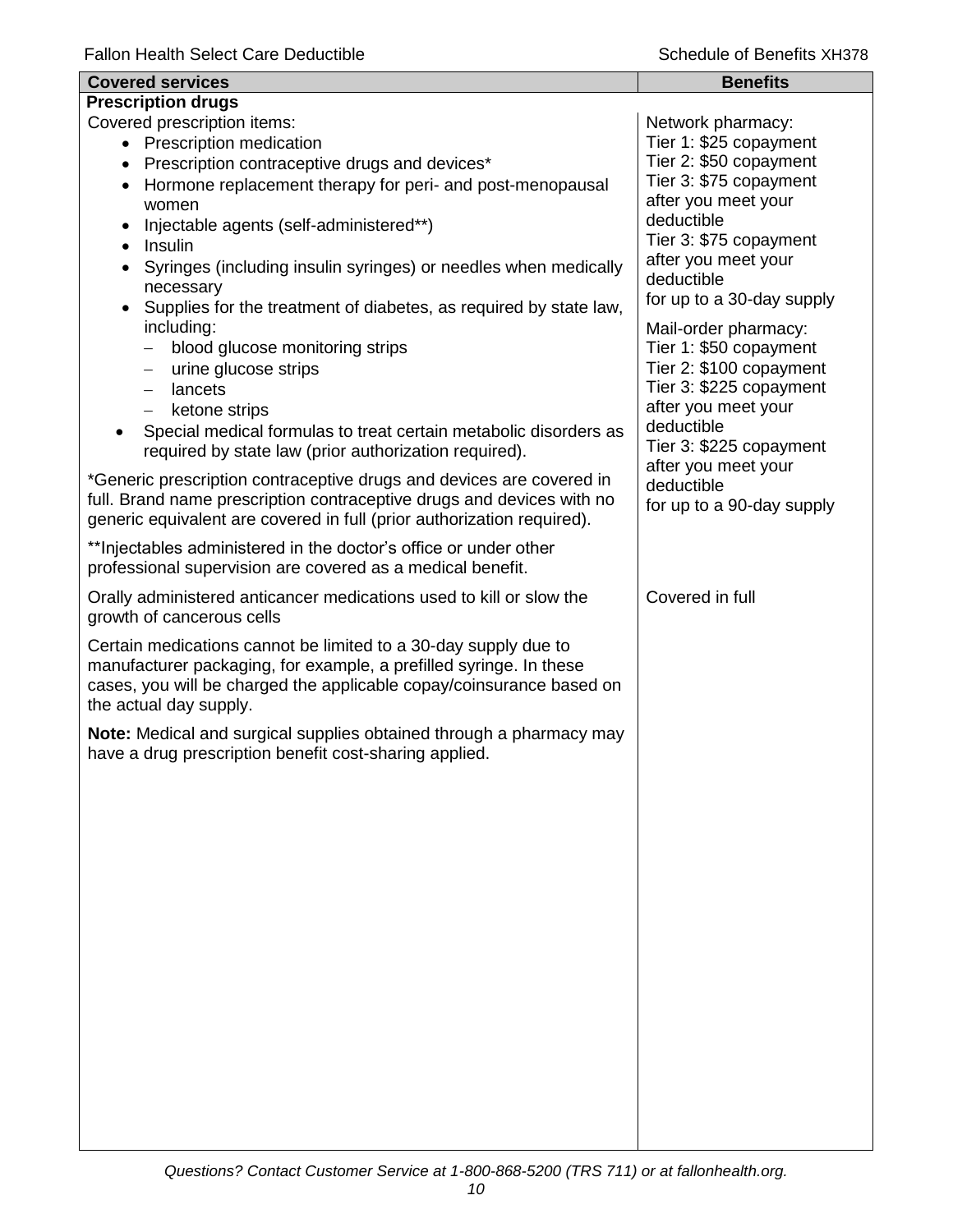| <b>Covered services</b> |                                                                                                                                                                                                                                                                                                                                                                                                                                                                                                      | <b>Benefits</b> |
|-------------------------|------------------------------------------------------------------------------------------------------------------------------------------------------------------------------------------------------------------------------------------------------------------------------------------------------------------------------------------------------------------------------------------------------------------------------------------------------------------------------------------------------|-----------------|
|                         | <b>Preventive care</b>                                                                                                                                                                                                                                                                                                                                                                                                                                                                               |                 |
|                         | 1. Routine physical exams for the prevention and detection of disease                                                                                                                                                                                                                                                                                                                                                                                                                                | Covered in full |
|                         | 2. Immunizations that are included on the formulary, that are for<br>covered medical benefits and that are ordered, supplied and<br>administered by a plan physician. If administered by a plan<br>specialist, you will generally need to obtain a referral to see the<br>specialist.                                                                                                                                                                                                                | Covered in full |
|                         | 3. A baseline mammogram for women age 35 to 40, and a yearly<br>mammogram for women age 40 and older                                                                                                                                                                                                                                                                                                                                                                                                 | Covered in full |
|                         | 4. Routine gynecological care services, including an annual Pap<br>smear (cytological screening) and pelvic exam                                                                                                                                                                                                                                                                                                                                                                                     | Covered in full |
| 5.                      | Routine eye exams, once in each 12-month period                                                                                                                                                                                                                                                                                                                                                                                                                                                      | Covered in full |
| 6.                      | Hearing and vision screening                                                                                                                                                                                                                                                                                                                                                                                                                                                                         | Covered in full |
|                         | 7. Well-child care and pediatric services, at least six times during the<br>child's first year after birth, at least three times during the next year,<br>then at least annually until the child's sixth birthday. This includes<br>the following services, as recommended by the physician and in<br>accordance with state law:<br>• physical examination<br>• history<br>measurements<br>sensory screening<br>$\bullet$<br>• neuropsychiatric evaluation<br>• development screening and assessment | Covered in full |
|                         | 8. Pediatric services including:<br>appropriate immunizations<br>• hereditary and metabolic screening at birth<br>• newborn hearing screening test performed before the newborn<br>infant is discharged from the hospital or birthing center<br>• tuberculin tests, hematocrit, hemoglobin, and other appropriate<br>blood tests and urinalysis<br>• lead screening                                                                                                                                  | Covered in full |
| 9.                      | Female consultations, examinations, procedures, contraceptive<br>devices, and medical services related to the use of all contraceptive<br>methods*                                                                                                                                                                                                                                                                                                                                                   | Covered in full |
|                         | 10. Tobacco counseling sessions with your primary physician or other<br>provider designed to create a plan to stop smoking.                                                                                                                                                                                                                                                                                                                                                                          | Covered in full |
|                         | * Prescription contraceptive devices are covered under the prescription<br>drug benefit.                                                                                                                                                                                                                                                                                                                                                                                                             |                 |
|                         |                                                                                                                                                                                                                                                                                                                                                                                                                                                                                                      |                 |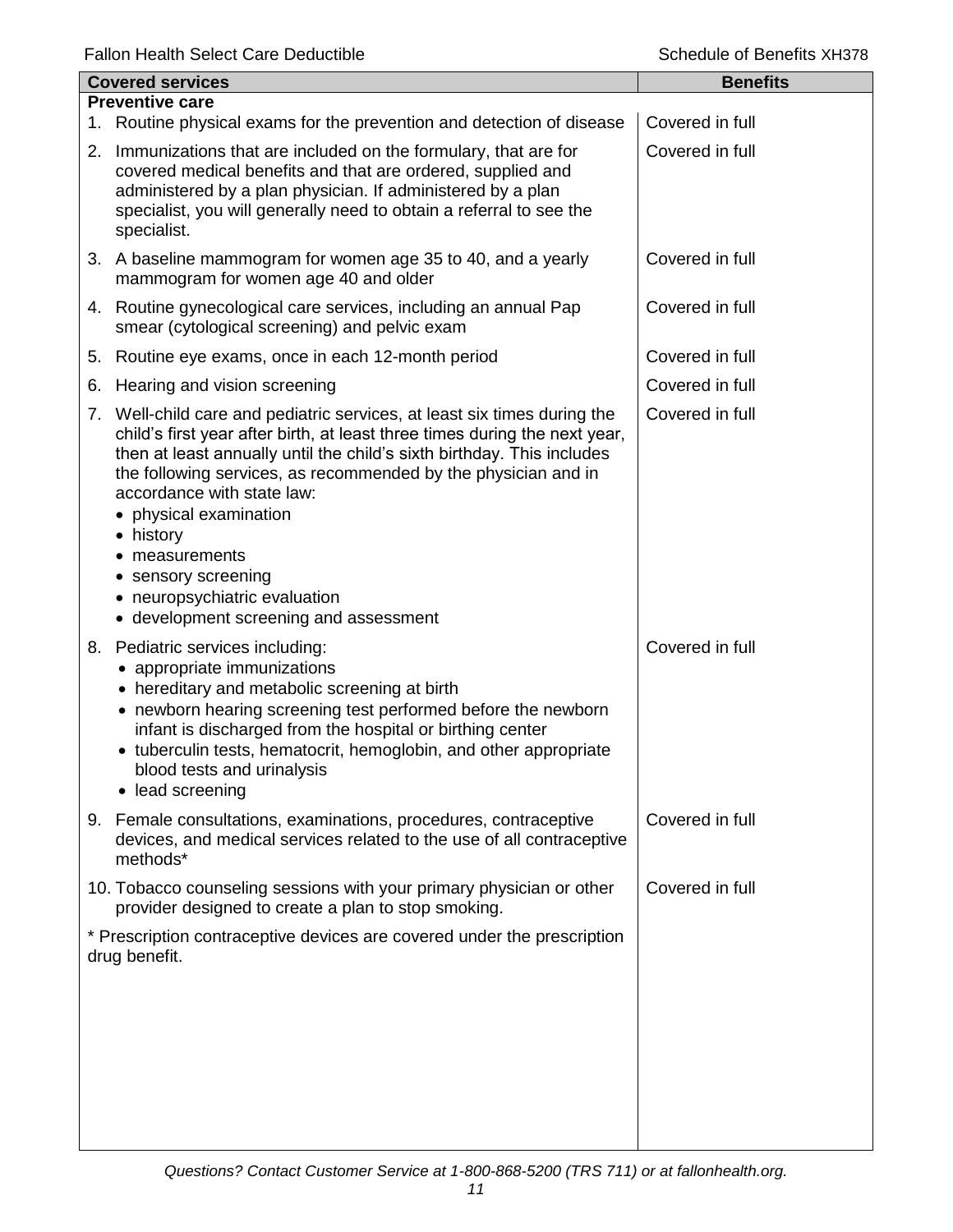|                                                                                       | <b>Covered services</b>                                                                                                                                                                                                                                                                                                                                                                                                                            | <b>Benefits</b>                                                      |
|---------------------------------------------------------------------------------------|----------------------------------------------------------------------------------------------------------------------------------------------------------------------------------------------------------------------------------------------------------------------------------------------------------------------------------------------------------------------------------------------------------------------------------------------------|----------------------------------------------------------------------|
| 1.                                                                                    | <b>Reconstructive surgery</b><br>Referral and prior authorization required (unless provided by a Reliant<br>Medical Group specialist and you have a Reliant Medical Group PCP)<br>Inpatient hospital services including room and board in a<br>semiprivate room and the services and supplies that would<br>ordinarily be furnished to you while you are an inpatient, including<br>Massachusetts mandated services for cleft lip and cleft palate | \$1,000 copayment per<br>admission after you meet<br>your deductible |
|                                                                                       | <b>Rehabilitation and habilitation services</b><br>Referral required                                                                                                                                                                                                                                                                                                                                                                               |                                                                      |
|                                                                                       | 1. Physical and occupational therapy services are covered for up to<br>60 visits combined per benefit period when medically necessary<br>with a PCP referral. After 60 combined physical and occupational<br>therapy visits, prior authorization based on medical necessity is<br>required for additional visits.                                                                                                                                  | \$50 copayment per visit                                             |
|                                                                                       | 2. Medically necessary services for the diagnosis and treatment of<br>speech, hearing and language disorders when services are<br>provided by a plan provider who is a speech-language pathologist<br>or audiologist; and at a plan facility or a plan provider's office with a<br>PCP referral. After 30 speech therapy visits, prior authorization<br>based on medical necessity is required for additional visits.                              | \$50 copayment per visit                                             |
|                                                                                       | 3. Cardiac rehabilitation services to treat cardiovascular disease in<br>accordance with state law and Department of Public Health<br>regulations                                                                                                                                                                                                                                                                                                  | \$50 copayment per visit                                             |
|                                                                                       | 4. Medically necessary early intervention services delivered by a<br>certified early intervention specialist, according to operational<br>standards developed by the Department of Public Health, for<br>children from birth to their third birthday.                                                                                                                                                                                              | Covered in full                                                      |
|                                                                                       | 5. Pulmonary rehabilitation services for chronic obstructive pulmonary<br>disease (COPD) are covered for up to two one-hour sessions per<br>day, for up to 36 lifetime sessions.                                                                                                                                                                                                                                                                   | Covered in full after you<br>meet your deductible                    |
| <b>Skilled nursing facility services</b><br>Referral and prior authorization required |                                                                                                                                                                                                                                                                                                                                                                                                                                                    |                                                                      |
|                                                                                       | 1. Inpatient hospital services, for up to 100 days per benefit period<br>provided criteria is met, including room and board in a semiprivate<br>room and the services and supplies that would ordinarily be<br>furnished to you while you are an inpatient                                                                                                                                                                                         | \$1,000 copayment per<br>admission after you meet<br>your deductible |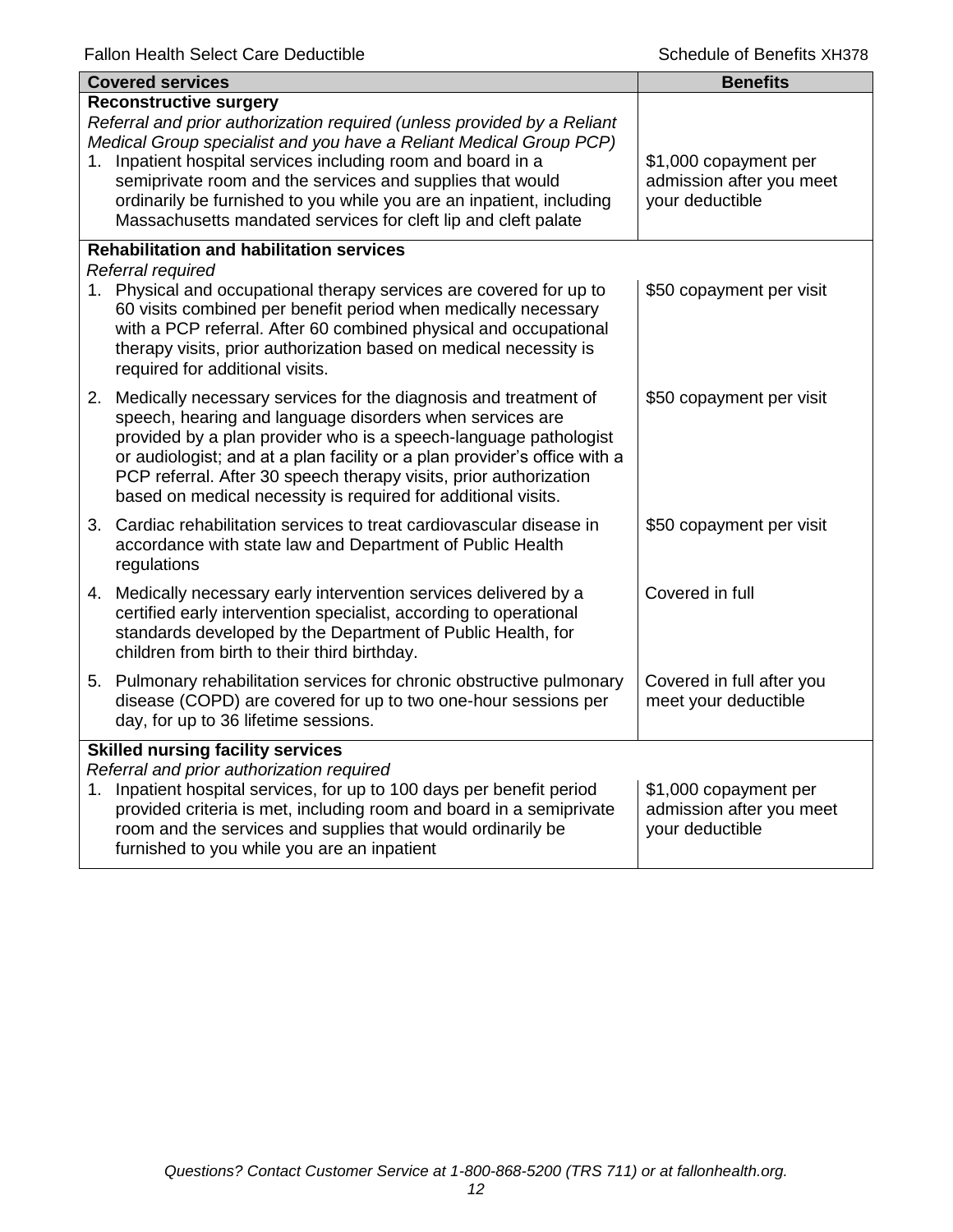# **Addendum Pediatric Dental Services**

## *This addendum is part of your Member* Handbook/Evidence of Coverage.

This addendum provides you with the cost-sharing that you are responsible for when you get covered pediatric dental care from a plan dentist for members under the age of 19. For a list of plan dentists, go to fallonhealth.org or call Customer Service at 1-800-868-5200 (TRS 711).

# **Preventive and Diagnostic Services**

|                                                                             | <b>Benefits</b> |
|-----------------------------------------------------------------------------|-----------------|
| <b>Preventive and Diagnostic Services</b>                                   |                 |
| Comprehensive Evaluation (once per lifetime per provider or location)<br>٠  |                 |
| Periodic Oral Exams (two per benefit period)<br>$\bullet$                   |                 |
| Limited oral evaluation (two per benefit period)<br>$\bullet$               |                 |
| Full mouth x-rays (once every 36 months per provider or location)<br>٠      |                 |
| Panoramic x-rays (once every 36 months per provider or location)            |                 |
| Bitewing x-rays (two per benefit period)<br>٠                               | Covered in full |
| Single tooth x-rays (one per visit)                                         |                 |
| Teeth cleaning, including minor scaling procedures (two per benefit period) |                 |
| Fluoride Treatments (one per day per provider or location)<br>٠             |                 |
| Space maintainers                                                           |                 |
| Sealants (Please note: Sealants are not covered on previously restored      |                 |
| teeth) (Once every 36 months per provider or location)                      |                 |

# **Basic Covered Services**

|                                                                                                                                                                                                                                                                                                                                                                                                            | <b>Benefits</b> |
|------------------------------------------------------------------------------------------------------------------------------------------------------------------------------------------------------------------------------------------------------------------------------------------------------------------------------------------------------------------------------------------------------------|-----------------|
| <b>Basic Covered Services</b><br>Amalgam restorations (once per benefit period per tooth)<br>Composite resin restorations (once per benefit period per tooth)<br>Recement crowns/onlays<br>Rebase or reline dentures (once every 24 months)                                                                                                                                                                |                 |
| Root canals on permanent teeth (once per lifetime per tooth)<br>Prefabricated stainless steel crowns (once per lifetime per tooth)<br>Periodontal scaling and root planning (once every 36 months)<br>Simple extractions (once per lifetime per tooth, erupted or exposed root)<br>Surgical extractions (once per lifetime per tooth)<br>Vital pulpotomy<br>Apeicocectomy<br>Palliative care<br>Anesthesia | 25% coinsurance |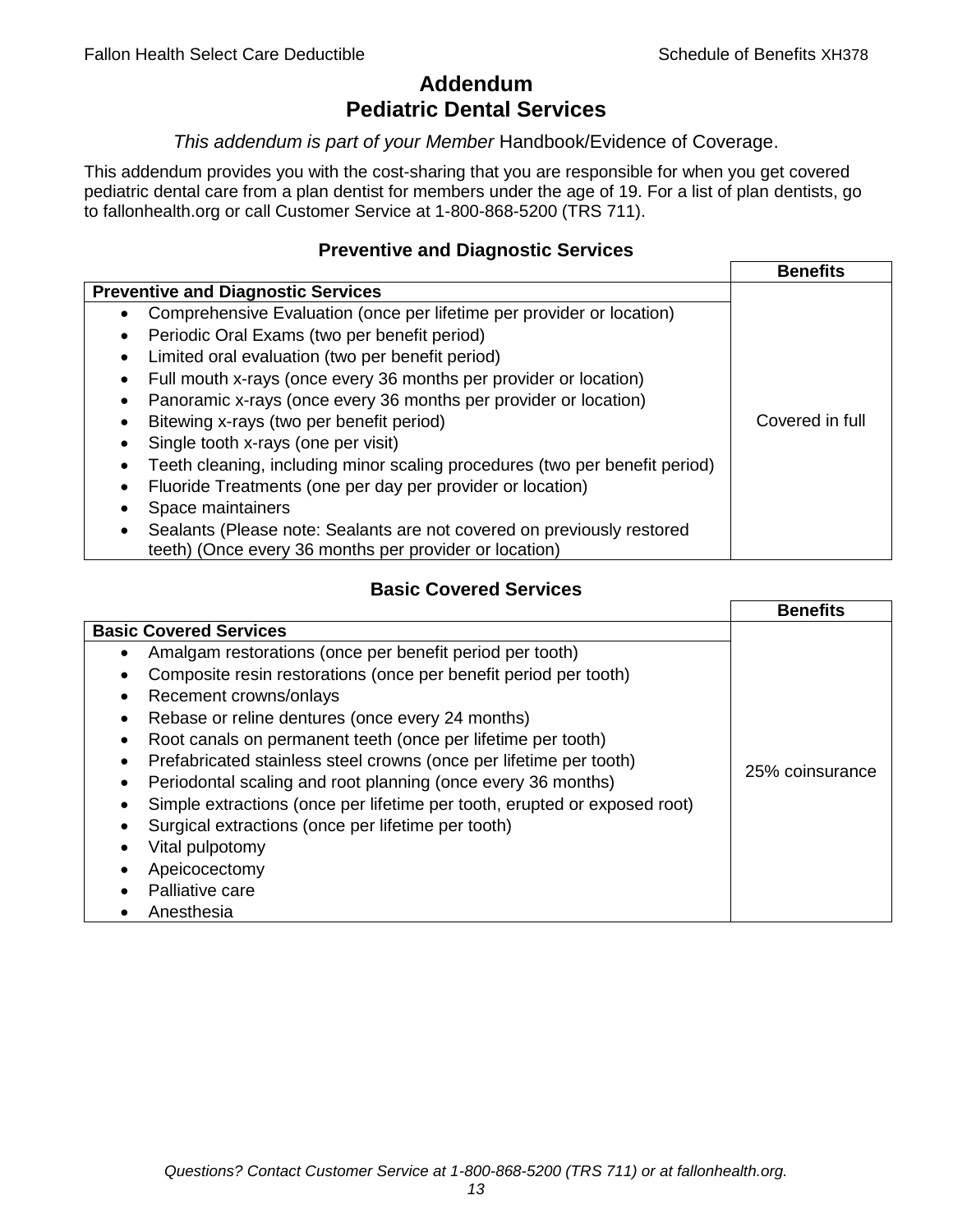# **Major Restorative Services**

|                                                                                                    | <b>Benefits</b> |
|----------------------------------------------------------------------------------------------------|-----------------|
| <b>Major Restorative Services</b>                                                                  |                 |
| • Crown, resin (once every 60 months per tooth)                                                    |                 |
| Porcelain/ceramic crowns (once every 60 months per tooth)<br>$\bullet$                             | 50% coinsurance |
| Porcelain fused to metal/mobile/high noble crowns (once every 60 months<br>$\bullet$<br>per tooth) |                 |
| • Partial and complete dentures (once every 84 months)                                             |                 |

# **Orthodontia**

|                                                                                                                                                                                                                                                                        | <b>Benefits</b> |
|------------------------------------------------------------------------------------------------------------------------------------------------------------------------------------------------------------------------------------------------------------------------|-----------------|
| Orthodontia                                                                                                                                                                                                                                                            |                 |
| Coverage is provided for services under the following conditions: only when<br>medically necessary; patient must have severe and handicapping malocclusion as<br>defined by HLD index score of 28 and/or one or more auto qualifiers. Prior<br>authorization required. | 50% coinsurance |

# **Related exclusions**

1. Any service that is not listed in this addendum is not covered.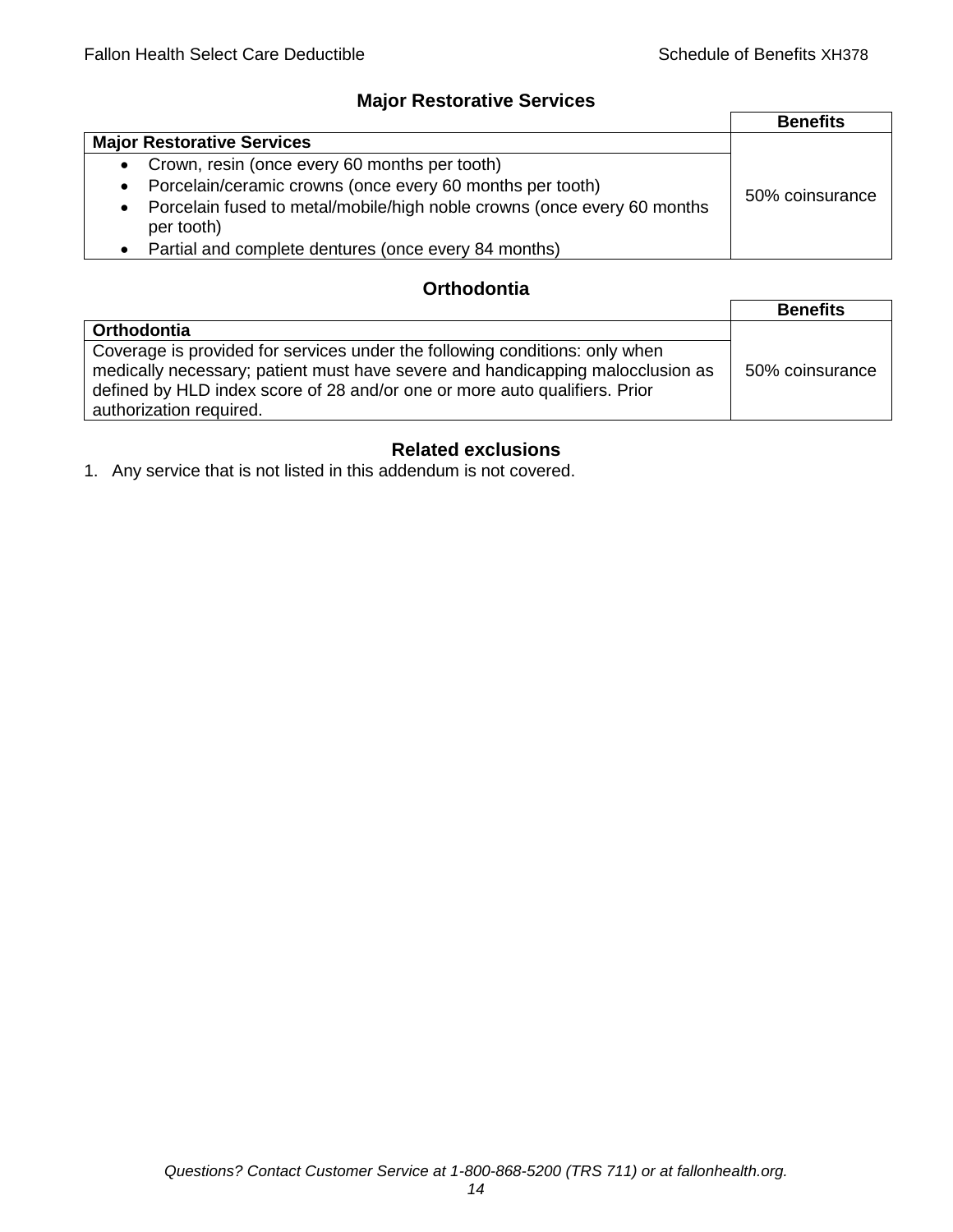# **Addendum Pediatric Vision Services**

## This addendum is part of your *Member Handbook/Evidence of Coverage*.

This addendum provides you with the cost-sharing that you are responsible for when you get covered pediatric vision care from a plan vision provider for members under the age of 19. For more information about your eye and vision care benefits, including a list of plan vision providers, go to fallonhealth.org or call Customer Service at 1-800-868-5200 (TRS 711).

| Service                                                  | Member cost                         |
|----------------------------------------------------------|-------------------------------------|
| Eye exam                                                 |                                     |
| Exam with dilation as necessary, once per calendar year  | \$0                                 |
| <b>Frames</b>                                            |                                     |
| One designated set, once per calendar year               | \$0                                 |
| Lenses:                                                  |                                     |
| <b>Standard lenses</b>                                   |                                     |
| Single vision                                            | \$0                                 |
| <b>Bifocal</b>                                           | \$0                                 |
| <b>Trifocal</b>                                          | \$0                                 |
| Lenticular                                               | \$0                                 |
| Progressive lenses                                       |                                     |
| Standard                                                 | \$0                                 |
| Premium                                                  | \$0 for first \$120 of retail cost, |
|                                                          | 80% of any additional retail cost.  |
| Lens options                                             |                                     |
| Choice of plastic or glass lenses                        | \$0                                 |
| UV treatment                                             | \$0                                 |
| Tint – includes fashion and gradient tinting, and        | \$0                                 |
| oversized and glass-grey #3 prescription sunglass        |                                     |
| lenses                                                   |                                     |
| Standard plastic scratch coating                         | \$0                                 |
| Standard polycarbonate (kids)                            | \$0                                 |
| Plastic photosensitive lenses                            | \$0                                 |
|                                                          |                                     |
| Other options:                                           |                                     |
| Intermediate vision lenses                               | \$0                                 |
| Standard anti-reflective                                 | \$45<br>80% of retail cost          |
| Photochromic plastic                                     | 80% of retail cost                  |
| <b>Blended segment lenses</b><br><b>Polarized lenses</b> | 80% of retail cost                  |
| Premium anti-reflective costing                          | 80% of retail cost                  |
| Ultra anti-reflective coating                            | 80% of retail cost                  |
| Hi-Index lenses                                          | 80% of retail cost                  |
| Other add-ons                                            | 80% of retail cost                  |
| Additional complete pairs of eyewear                     | 60% of retail                       |
|                                                          |                                     |
|                                                          |                                     |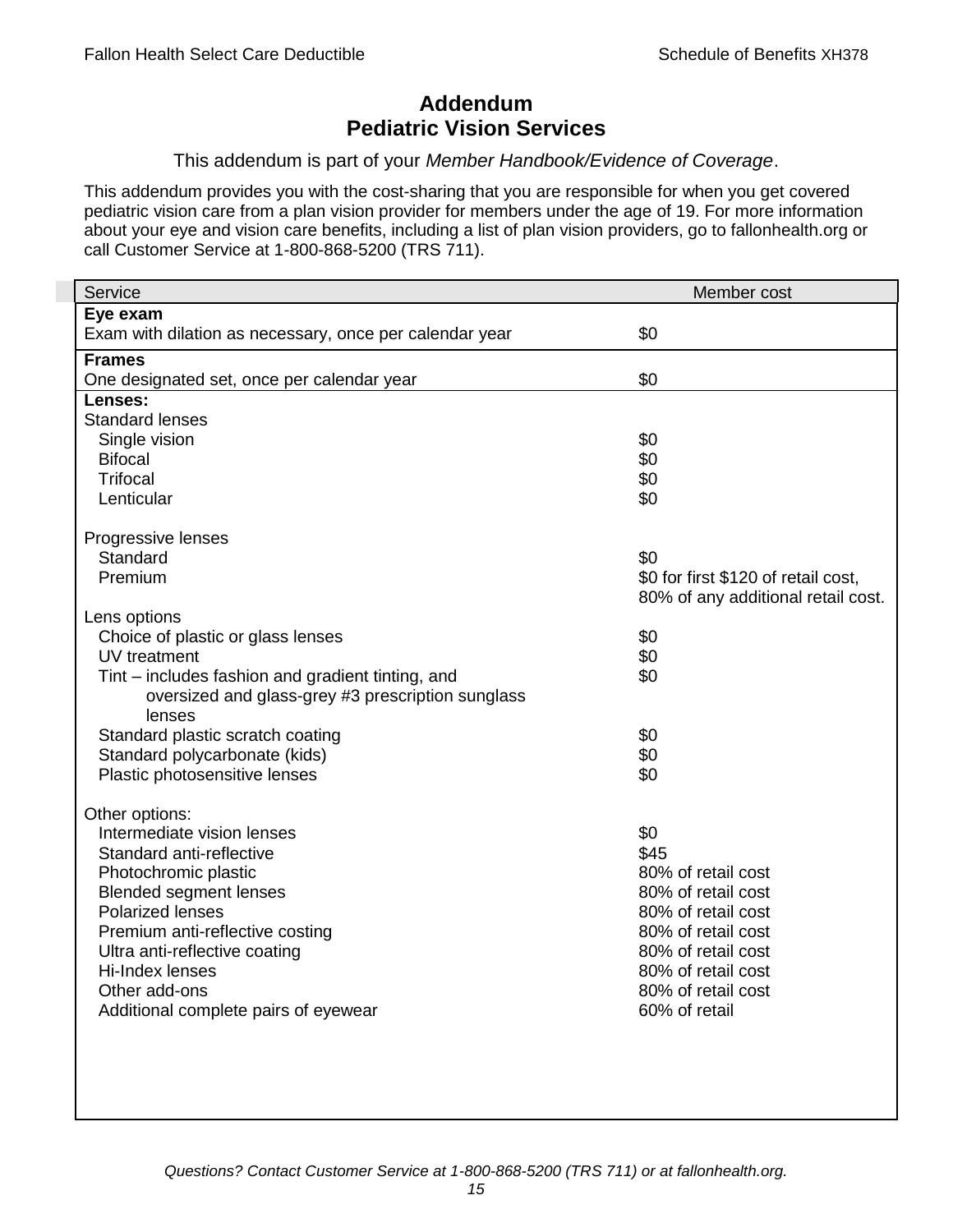| <b>Contact lenses</b><br>One pair of conventional contact lenses, in place of<br>eyeglass lenses                                                                                                                                                                                                                                  | \$0 for first \$150 of retail cost,<br>75% of any additional retail cost. |
|-----------------------------------------------------------------------------------------------------------------------------------------------------------------------------------------------------------------------------------------------------------------------------------------------------------------------------------|---------------------------------------------------------------------------|
| In place of a pair of conventional contact lenses, the<br>member may elect either of the following options:<br>Up to a 6 month supply of monthly or two-week<br>$\bullet$<br>single vision spherical or toric contact lenses<br>Up to a 3 month supply of daily disposable single<br>$\bullet$<br>vision spherical contact lenses |                                                                           |
| Standard contact lens fit and follow-up<br>Premium contact lens fit and follow-up<br>Additional conventional contact lenses                                                                                                                                                                                                       | Up to \$55<br>10% discount from retail price<br>85% of retail cost<br>\$0 |
| Medically necessary contact lenses, in place of other<br>eyewear                                                                                                                                                                                                                                                                  |                                                                           |
| Low vision services                                                                                                                                                                                                                                                                                                               | \$0                                                                       |
| •One comprehensive low vision evaluation, once<br>every five years, when medically necessary                                                                                                                                                                                                                                      | \$0                                                                       |
| • Follow-up care, four visits in any five year period,<br>when medically necessary<br>• Low vision aids, such as high-power spectacles,<br>magnifiers, and telescopes, once every 24<br>months, when medically necessary                                                                                                          | 25% of retail cost                                                        |
| Additional discounts on vision items are available; see<br>a plan provider or contact the plan for details.                                                                                                                                                                                                                       |                                                                           |

# **Related exclusions**

- 1. Orthoptic or vision training, subnormal vision aids and any associated supplemental testing; Aniseikonic lenses.
- 2. Medical and/or surgical treatment of the eye, eyes or supporting structures.
- 3. Any eye or vision examination, or any corrective eyewear required by a policyholder as a condition of employment; Safety eyewear.
- 4. Services provided as a result of any Workers' Compensation law, or similar legislation, or required by any governmental agency or program whether federal, state or subdivisions thereof.
- 5. Non-prescription lenses and/or contact lenses.
- 6. Non-prescription sunglasses.
- 7. Two pair of glasses in lieu of bifocals.
- 8. Services rendered after the date an insured person ceases to be covered under the policy, except when vision materials ordered before coverage ended are delivered, and the services rendered to the insured person are within 31 days from the date of such order.
- 9. Services or materials provided by any other group benefit plan providing vision care.
- 10. Lost or broken lenses, frames, glasses, or contact lenses will not be replaced except in the next benefit period when vision materials would become available.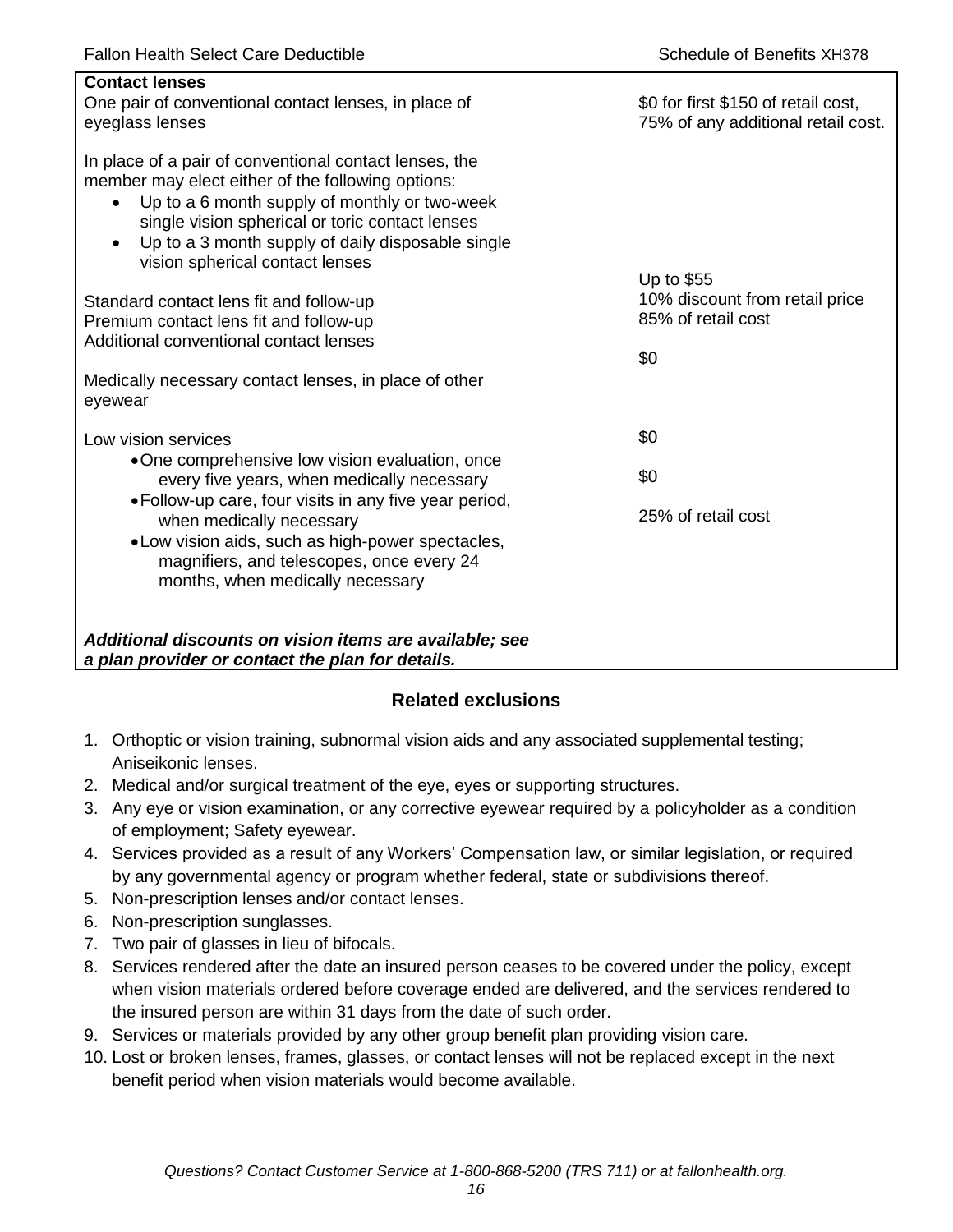# Notice of nondiscrimination

Fallon Health complies with applicable Federal civil rights laws and does not discriminate on the basis of race, color, national origin, age, disability or sex. Fallon does not exclude people or treat them differently because of race, color, national origin, age, disability or sex.

Fallon Health:

- Provides free aids and services to people with disabilities to communicate effectively with us, such as:
	- o Qualified sign language interpreters
	- $\circ$  Written information in other formats (large print, audio, accessible electronic formats, other formats)
- Provides free language services to people whose primary language is not English, such as:
	- o Qualified interpreters
	- o Information written in other languages

If you need these services, contact Customer Service at the phone number on the back of your member ID card, or by email at cs@fallonhealth.org.

If you believe that Fallon Health has failed to provide these services or discriminated in another way on the basis of race, color, national origin, age, disability or sex, you can file a grievance with:

Compliance Director Fallon Health 10 Chestnut St. Worcester, MA 01608

Phone: 1-508-368-9988 (TRS 711) Email: compliance@fallonhealth.org

You can file a grievance in person or by mail, fax or email. If you need help filing a grievance, the Compliance Director is available to help you.

You can also file a civil rights complaint with the U.S. Department of Health and Human Services, Office for Civil Rights, electronically through the Office for Civil Rights Complaint Portal, available at https://ocrportal.hhs.gov/ocr/portal/lobby.jsf, or by mail or phone at:

U.S. Department of Health and Human Services 200 Independence Avenue SW., Room 509F, HHH Building Washington, D.C., 20201

Phone: 1-800-368-1019 (TDD: 1-800-537-7697)

Complaint forms are available at http://www.hhs.gov/ocr/office/file/index.html.

16-735-009 Rev. 01 4/17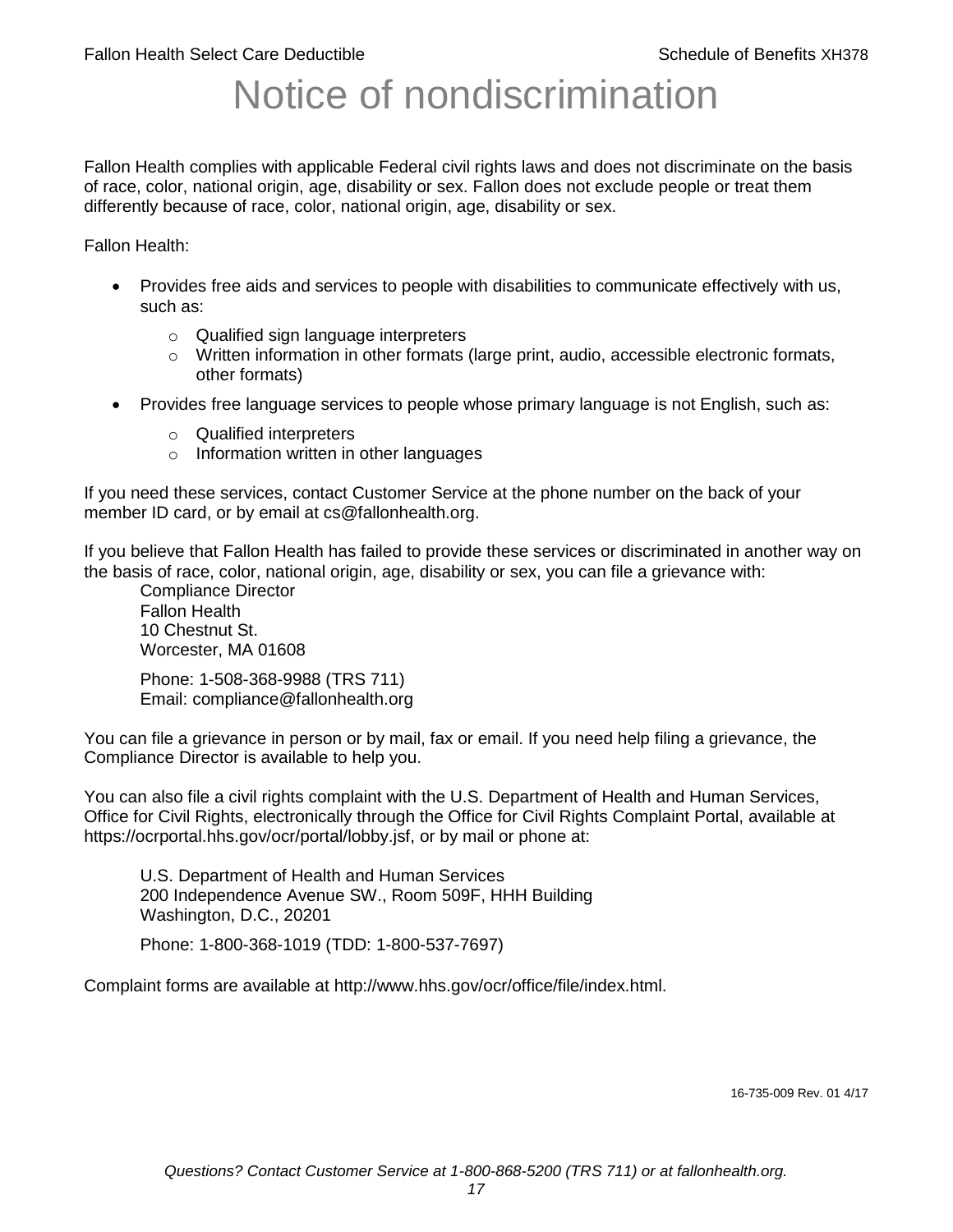# Important!

If you, or someone you're helping, has questions about Fallon Health, you have the right to get help and information in your language at no cost. To talk to an interpreter, call 1-800-868-5200.

## **Spanish:**

Si usted, o alguien a quien usted está ayudando, tiene preguntas acerca de Fallon Health, tiene derecho a obtener ayuda e información en su idioma sin costo alguno. Para hablar con un intérprete, llame al 1-800-868-5200.

## **Portuguese:**

Se você, ou alguém a quem você está ajudando, tem perguntas sobre o Fallon Health, você tem o direito de obter ajuda e informação em seu idioma e sem custos. Para falar com um intérprete, ligue para 1-800-868-5200.

#### **Chinese:**

如果您,或是您正在協助的對象,有關於[插入項目的名稱 Fallon Health 方面的問題, 您有權利免費以您的母語得到幫助和訊息。洽詢一位翻譯員, 請撥電話 [在此插入數字 1-800-868-5200.

## **Haitian Creole:**

Si oumenm oswa yon moun w ap ede gen kesyon konsènan Fallon Health, se dwa w pou resevwa asistans ak enfòmasyon nan lang ou pale a, san ou pa gen pou peye pou sa. Pou pale avèk yon entèprèt, rele nan 1-800-868-5200.

#### **Vietnamese:**

Nếu quý vị, hay người mà quý vị đang giúp đỡ, có câu hỏi về Fallon Health, quý vị sẽ có quyền được giúp và có thêm thông tin bằng ngôn ngữ của mình miễn phí. Để nói chuyện với một thông dịch viên, xin gọi 1-800-868-5200.

#### **Russian:**

Если у вас или лица, которому вы помогаете, имеются вопросы по поводу Fallon Health, то вы имеете право на бесплатное получение помощи и информации на вашем языке. Для разговора с переводчиком позвоните по телефону 1-800-868-5200.

#### **Arabic:**

إن كان لديك أو لدى شخص تساعده أسئلة بخصوص Health Fallon، فلديك الحق في الحصول على المساعدة والمعلومات الضرورية بلغتك من دون اية تكلفة .للتحدث مع مترجم اتصل ب .1-800-868-5200

# **Khmer/Cambodian:**

ប្រសិនបរើអ្នក ឬនរណាម្ននក់ដែលអ្នកកំពុងដែជយ ម្ននសំណួរអ្៎ពី Fallon Health រប, អ្នកម្ននសិេធិេ្រុលជំនួយនិងព័ែ៌ម្នន បៅកនុងភាសា ររស់អ្នក រោយម្ិនអ្ស់រ្ំ ក់ ។ ដររំម្ រនី ិយាយជាម្ួយអ្នក កែប្រ សូ ម្ 1-800-868-5200 ។